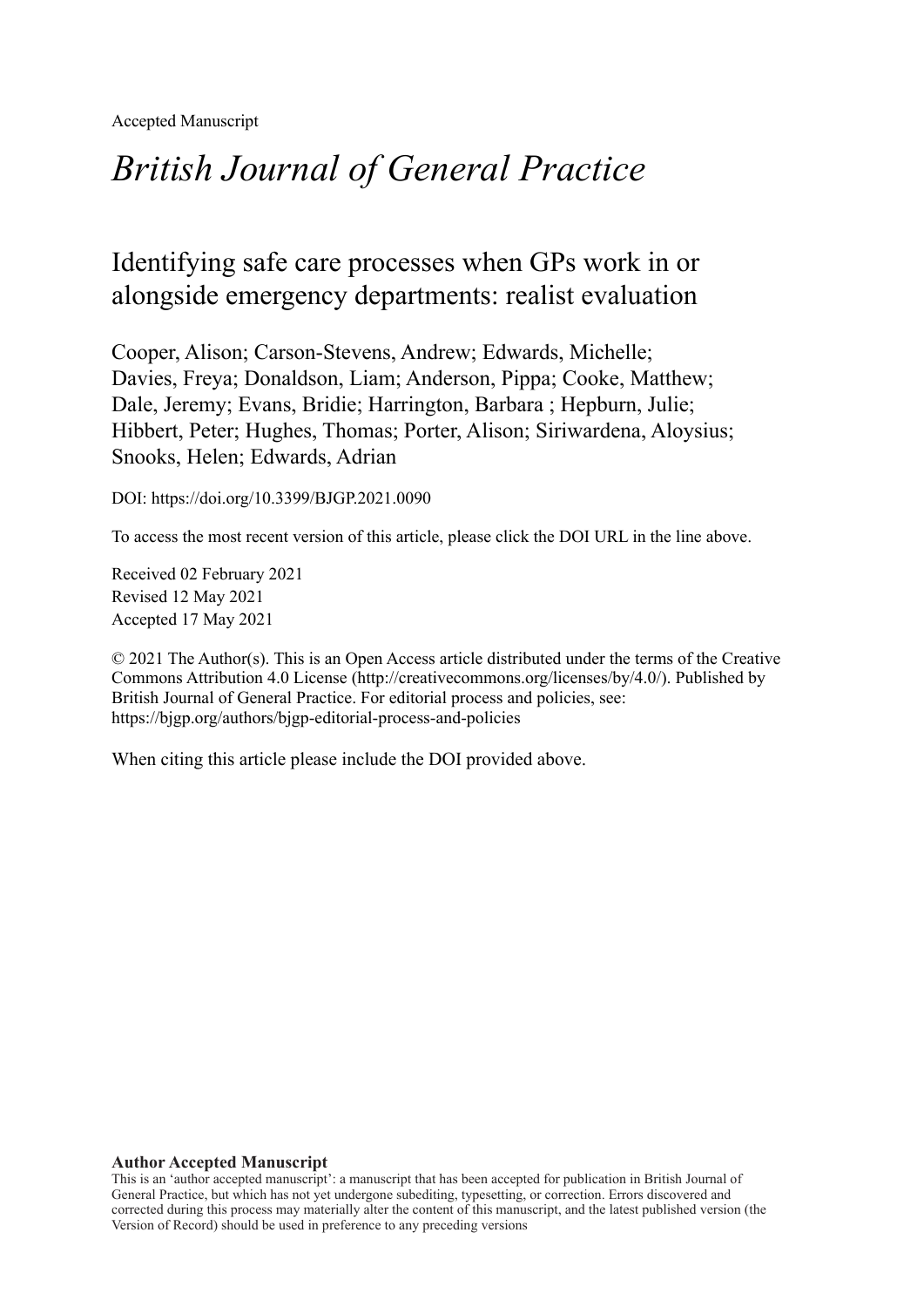## **Identifying safe care processes when GPs work in or alongside emergency departments: realist evaluation**

Dr Alison Cooper MBBCh MRCGP PhD, GP Clinical Research Fellow<sup>1</sup> Dr Andrew Carson-Stevens MBBCh MRCGP PhD, GP Clinical Reader<sup>1</sup> Dr Michelle Edwards PhD, Research Associate<sup>1</sup> Dr Freya Davies MBBCh MRCGP PhD, GP Clinical Research Fellow<sup>1</sup> Prof Sir Liam Donaldson FRCS FRCP FRCA MD, Chair of Health Policy<sup>2</sup> A/Prof Pippa Anderson PhD, Head of Swansea Centre for Health Economics<sup>3</sup> Prof Matthew Cooke FRCS FRCP FRCEM PhD, Clinical Professor<sup>4</sup> Prof Jeremy Dale MBBS PhD FRCGP, Professor of Primary Care<sup>4</sup> Dr Bridie Evans PhD, Research Officer <sup>3</sup> Ms Barbara Harrington, Public contributor<sup>5</sup> Ms Julie Hepburn, Public contributor<sup>5</sup> A/Prof Peter Hibbert BAppSci GradDipComp, GradDipEcon, Program Manager Australian Institute of Health Innovation<sup>6</sup> Dr Thomas Hughes OBE, MBBS MSc MBA FRCEM, Consultant in Emergency Medicine<sup>7</sup> A/Prof Alison Porter PhD, A/Prof Health Services Research<sup>3</sup> Prof Aloysius Siriwardena MBBS MRCGP PhD, Professor of Primary and Pre-hospital healthcare<sup>8</sup> Prof Helen Snooks PhD, Professor Health Service Research<sup>3</sup> Prof Adrian Edwards MBBS PhD, Professor of General Practice<sup>1</sup>

<sup>1</sup>Cardiff University, <sup>2</sup>London School of Hygiene and Tropical Medicine, <sup>3</sup>Swansea University, <sup>4</sup>University of Warwick, <sup>5</sup>PRIME Centre Wales, <sup>6</sup>Macquarie University, Australia <sup>7</sup>John Radcliffe Hospital, Oxford, <sup>8</sup>University of Lincoln

Corresponding author: Dr Alison Cooper, 8th Floor Neuadd Meirionnydd, Heath Park, Cardiff CF14 4YS Tel: 02920 687183 CooperA8@cardiff.ac.uk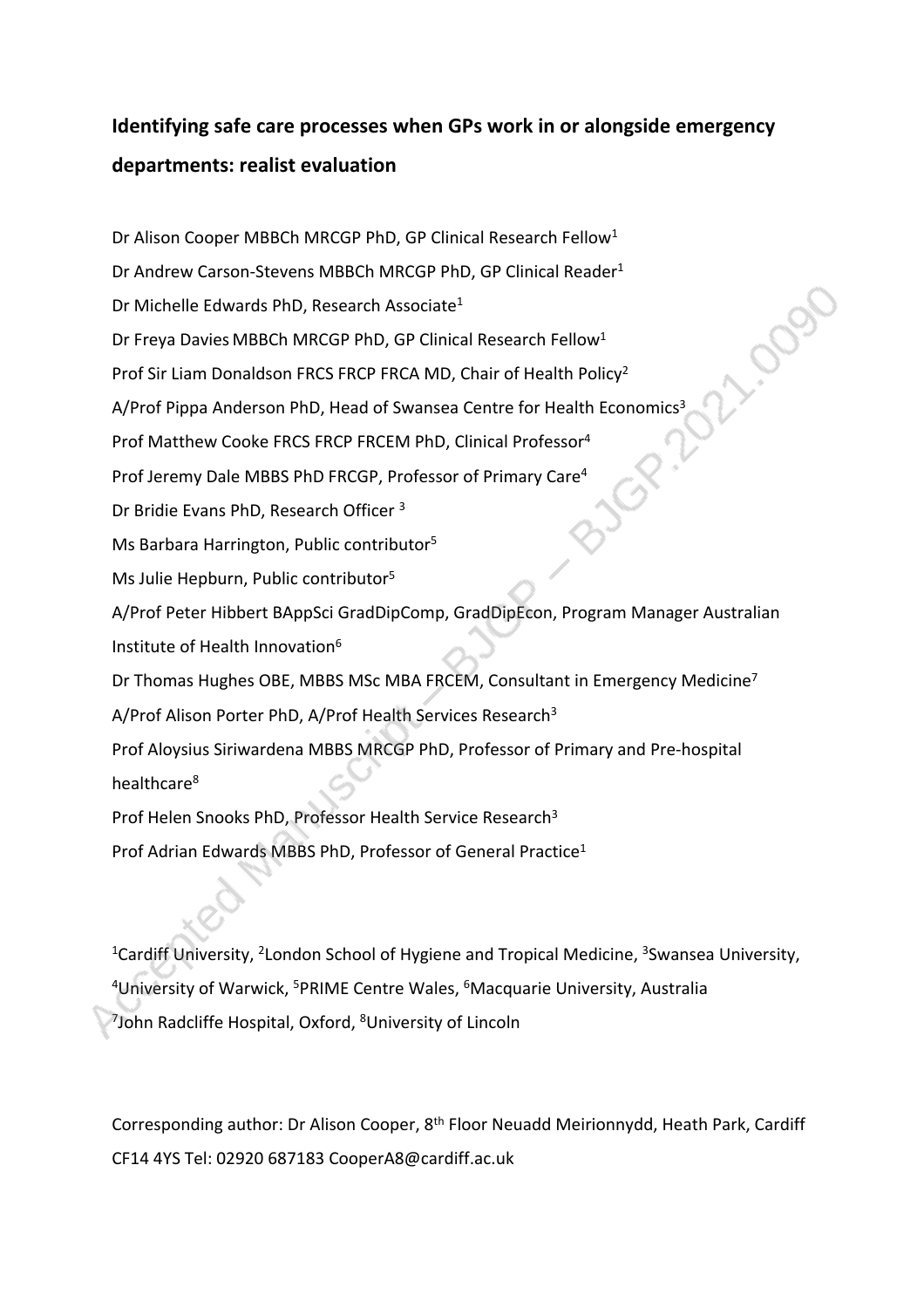## **Identifying safe care processes when GPs work in or alongside emergency**

## **departments: realist evaluation**

## **Abstract**

## **Background**

Increasing pressure on emergency services has led to the development of different models of care delivery including GPs working in or alongside emergency departments (EDs), but with a lack of evidence for patient safety outcomes.

## **Aim**

We aimed to explore how care processes work and how patient safety incidents associated with GPs working in ED settings may be mitigated.

## **Design and Setting**

We used realist methodology with a purposive sample of 13 EDs with different GP service models. We sought to understand the relationship between contexts, mechanisms and outcomes to develop theories about how and why patient safety incidents may occur, and how safe care was perceived to be delivered.

## **Method**

We collected qualitative data (observations, semi-structured audio-recorded staff interviews and local patient safety incident reports). We coded data using 'if, then, because' statements to refine initial theories developed from an earlier rapid realist literature review and analysis of a sample of national patient safety incident reports.

## **Results**

We developed a programme theory to describe how safe patient care was perceived to be delivered in these service models including: an experienced streaming nurse using local guidance and early warning scores; support for GPs' clinical decision-making with clear governance processes relevant to the intended role (traditional GP approach or emergency medicine approach); and strong clinical leadership to promote teamwork and improve communication between services.

## **Conclusion**

Our findings can be used as a focus for more in-depth human factors investigations to optimise work conditions in this complex care delivery setting.

## 249/250 words

## **Keywords**

GP, General Practitioner, Emergency Department, Patient safety, Human Factors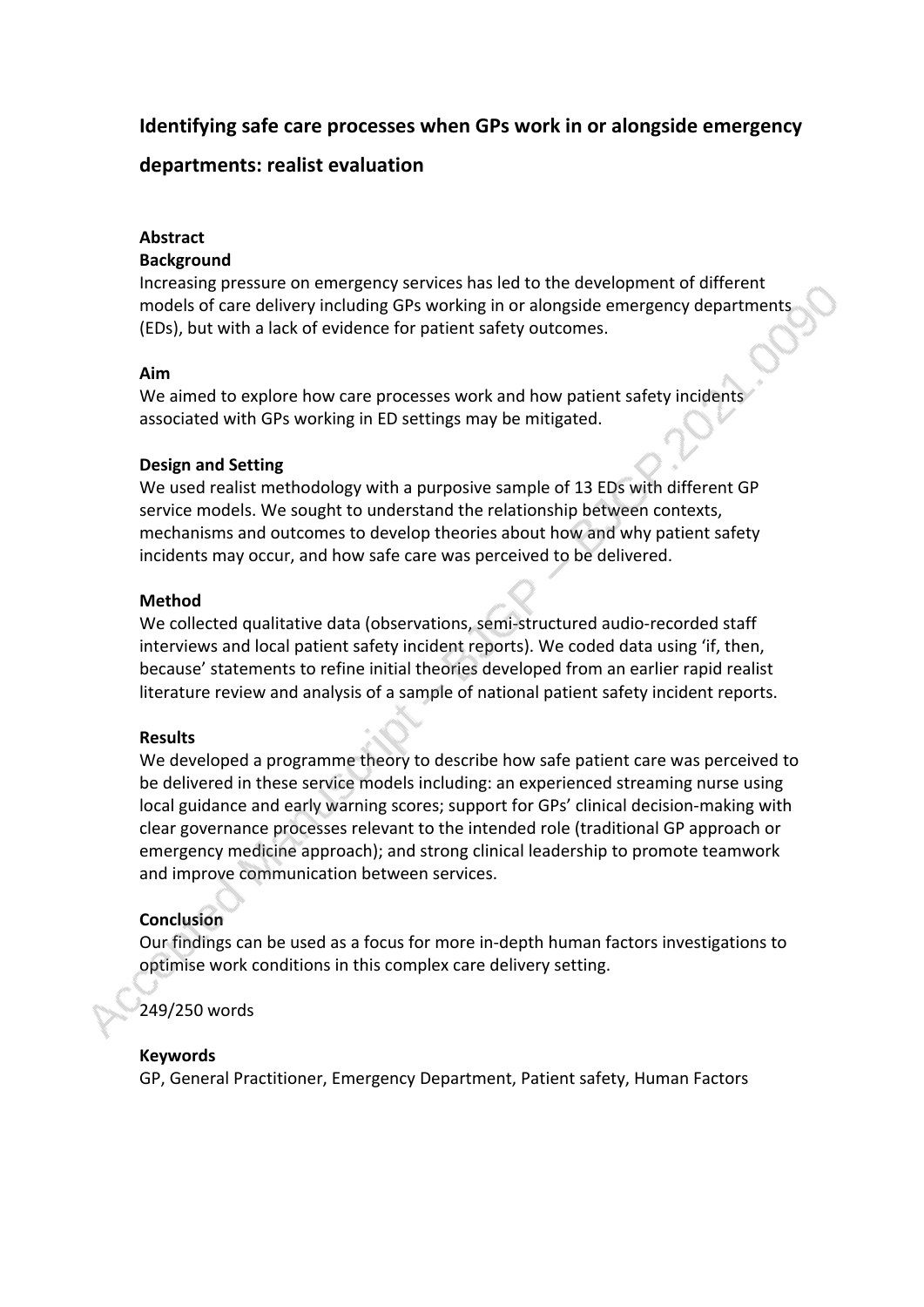## **Introduction**

Patient safety is described by the World Health Organization as a serious global public health concern,(1) but new healthcare service models are frequently introduced without evidence for patient safety outcomes.(2) An example is the implementation of general practitioner (GP) services in or alongside emergency departments (EDs), advocated (and resourced) in England as an approach to manage increasing patient demand.(3) As a result, these service models have increased in England by 81- 95% (2017-2019),(4) despite a lack of evidence for their effectiveness and safety outcomes.(5)

Urgent and emergency healthcare services are complex adaptive socio-technical systems.(6) The environment is unpredictable and challenging with pressures of time and uncertainty as a wide variety of patients present with undifferentiated problems.(7) GP service models associated with EDs may be situated: *inside* the emergency department, integrated with the emergency medicine service (inside-integrated) or as a separate parallel service (inside-parallel); or *outside* the emergency department, on the hospital site (outside-onsite) or separate to the hospital site (outside-offsite).(7) Previous analysis of a sample of national patient safety incident reports describing diagnostic error associated with these service models (UK Coroners' and National Reporting and Learning System reports) highlighted key areas for improvement including: streaming processes; GPs' clinical decision-making; and communication between services.(8) Understanding how work conditions may influence the way GPs work (human factors) and how processes can be optimised to mitigate such events and support GPs in these different service models is overdue.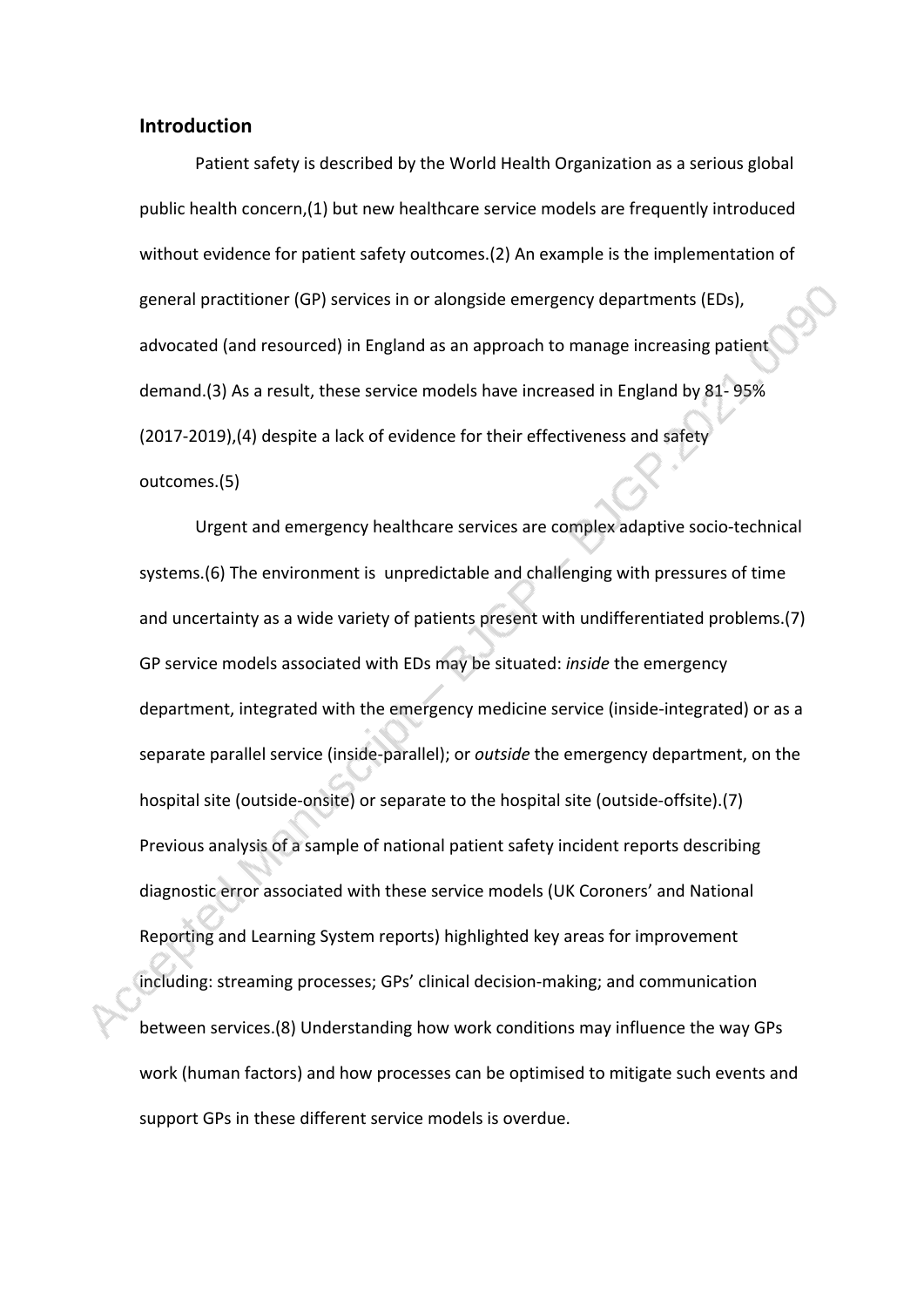Quantitative analysis of routinely collected hospital data may not capture the complexity of these services, how they work and why outcomes may occur, and may also be limited by poor data quality.(9) Qualitative methods are required to improve understanding about how complex non-linear phenomena may contribute to patient safety incidents (a 'Safety-I' approach).(10) They can also be used to explore how human factors enable work to be conducted safely in both expected and unexpected conditions, understanding work-as-done rather than work-as-intended (a 'Safety-II' approach).(11) Theory-driven realist methods are well suited to evaluating such services to explain what works, for whom, in what circumstances and why, incorporating formal theory to describe how contextual factors may facilitate or inhibit patient safety outcomes.(12)

We aimed to test and refine initial theories developed through an earlier rapid realist review,(13) and analysis of national patient safety incident reports,(8) with qualitative data from a purposive sample of 13 case study sites, to explain how care processes are most likely to prevent or mitigate patient safety incidents associated with Grand in Ed strategy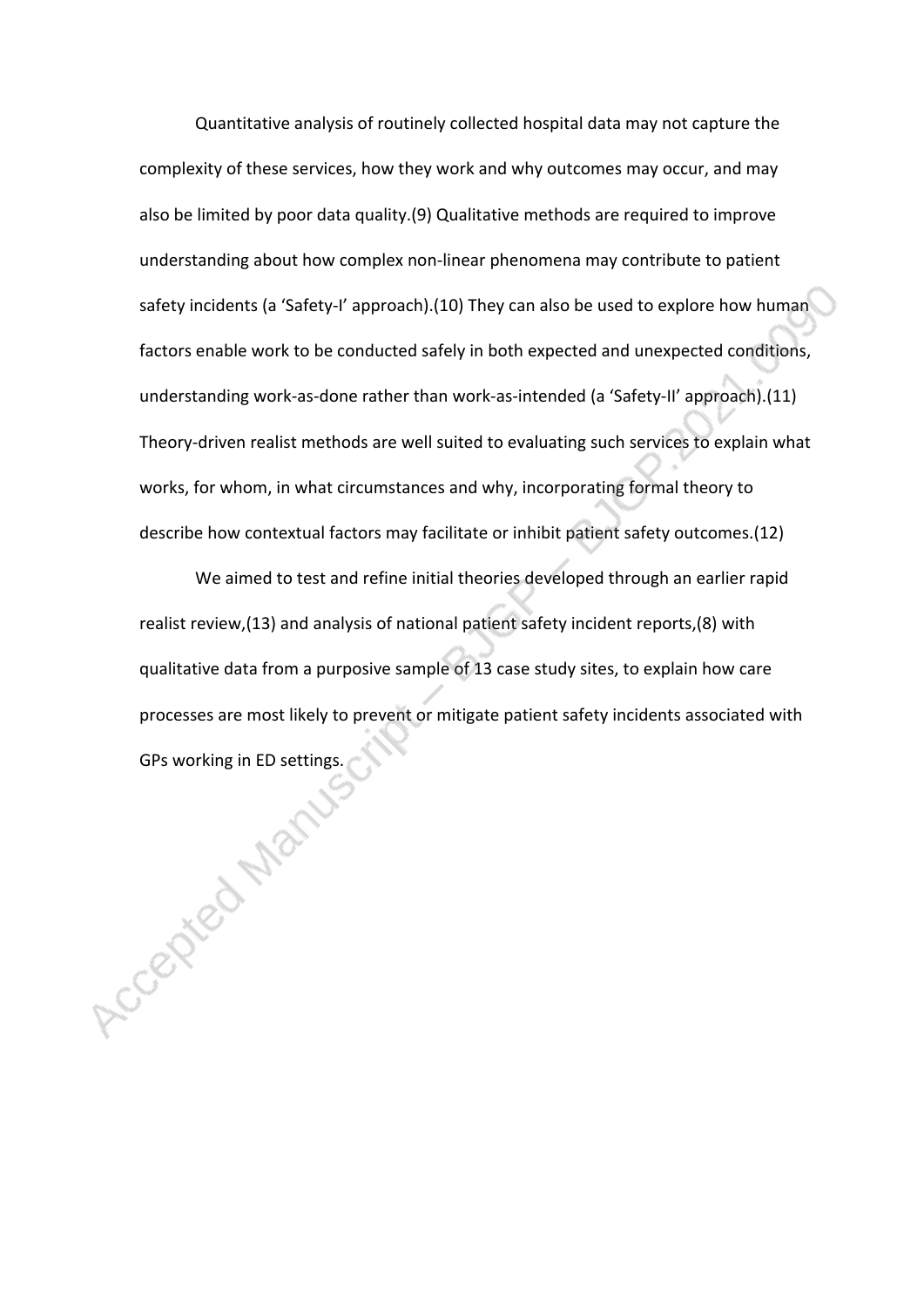#### **Method**

Realist methodology is a theory-driven approach to evaluation, identifying mechanisms (M) that explain how or why contexts (C) relate to outcomes (O) to generate theories described as context-mechanism-outcome (CMO) configurations; specific terminology is defined in Table 1.(12) We followed RAMESES reporting and<br>publication standards, Supplementary Table 1.(14) publication standards, Supplementary Table 1.(14)

#### **Case site selection**

Case sites (hospitals) were recruited from respondents to a national survey, followed up by a key informant telephone interview with the site clinical lead.(15) An online survey [\(www.onlinesurveys.co.uk](http://www.onlinesurveys.co.uk/)) was sent to the clinical directors of all type 1 emergency departments (24-hour consultant-led units with full resuscitation facilities) in England (n=171) and Wales (n=13) on behalf of both the 'GPs in EDs',(16) and 'GPED',(17) study teams (both with the same funder). The aim was to capture data about the GP services being provided in or alongside emergency departments and how they worked, to inform a taxonomy of GP-ED models for both studies. The published taxonomy contains further information about the survey process and results.(7)

We had survey responses from 71 English and 6 Welsh sites (n=77/184, 42%). The GPED team also provided data for 41 English departments from Care Quality Commission reports and NHS England, totalling information on 62% (n=118/189) of type 1 emergency departments in England and Wales.(7) As a gauge of non-response bias, our 71 English survey responders included 82% (n=58/71) that had applied for capital bid (GP streaming) funding, compared with 84% of our 100 non-responders in England. The 13 case sites were purposively selected according to variables listed in Box 1 to ensure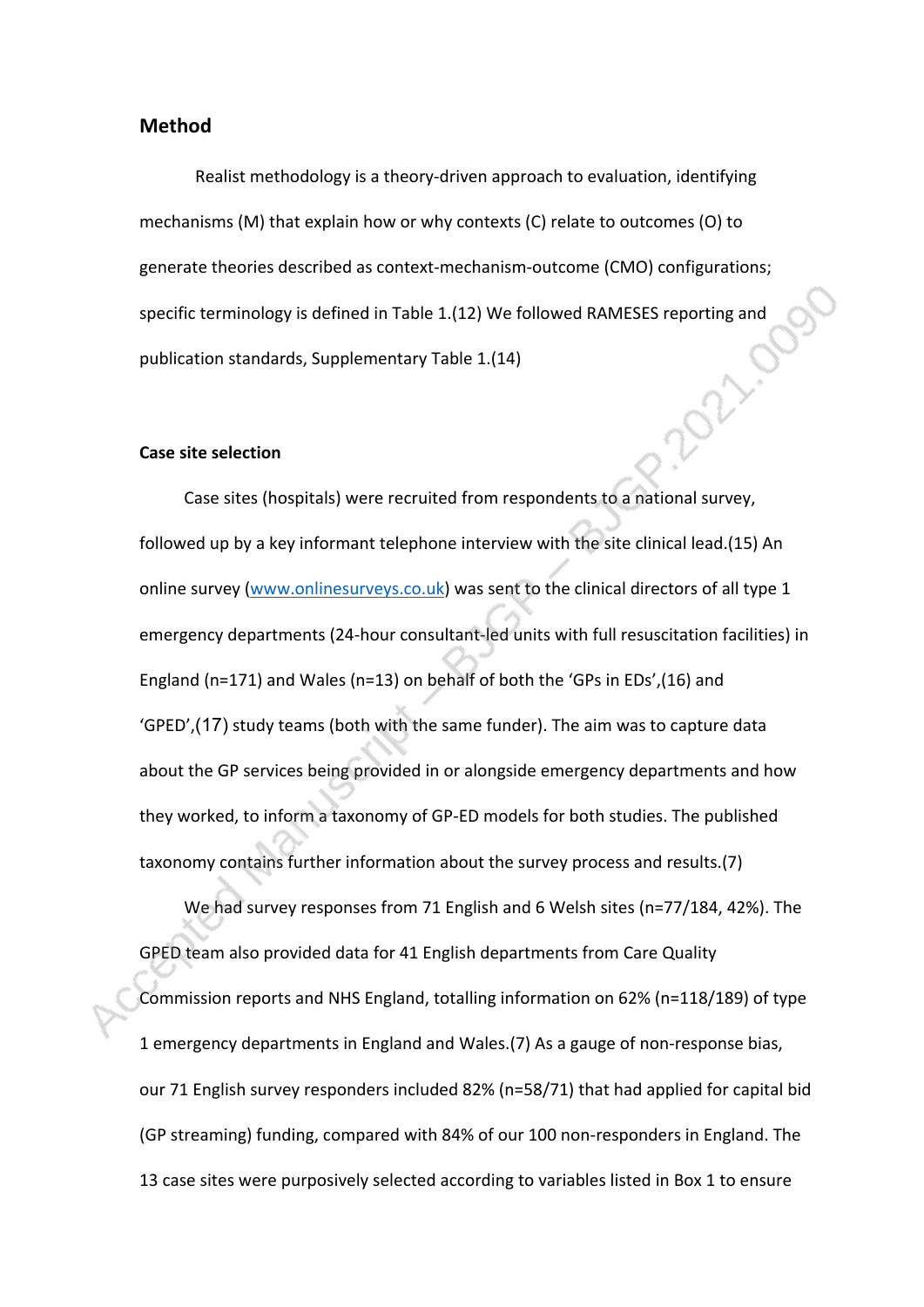they covered a range of models and contexts. The included sample of anonymised case study sites and characteristics is listed in Supplementary Table 2. Classified by the taxonomy, these included:

- 3 'inside-integrated' models
- 4 'inside-parallel' models (one was reclassified following the visit)<br>3 'outside-onsite' models<br>3 sites with no GP service model<br>pllection
- 3 'outside-onsite' models
- 3 sites with no GP service model

## **Data collection**

Two researchers (ME, qualitative expertise; AC, GP and PhD candidate) visited all sites with a GP service (n=10) for two to four days (mean three days) and individually conducted a one-day visit at control sites (ME, (n=2); AC (n=1)); between January 2018 and April 2019. We conducted: observations including informal interviews, semistructured audio-recorded realist interviews and analysed local patient safety incident reports.

#### *Observations*

We spent time in reception and clinical areas (but did not observe clinical consultations) and observed triage and streaming processes. We opportunistically introduced ourselves to a wide range of staff and asked questions to test various theories. When it was not possible to talk with staff we observed how the systems worked, taking handwritten fieldnotes which we typed the same evening.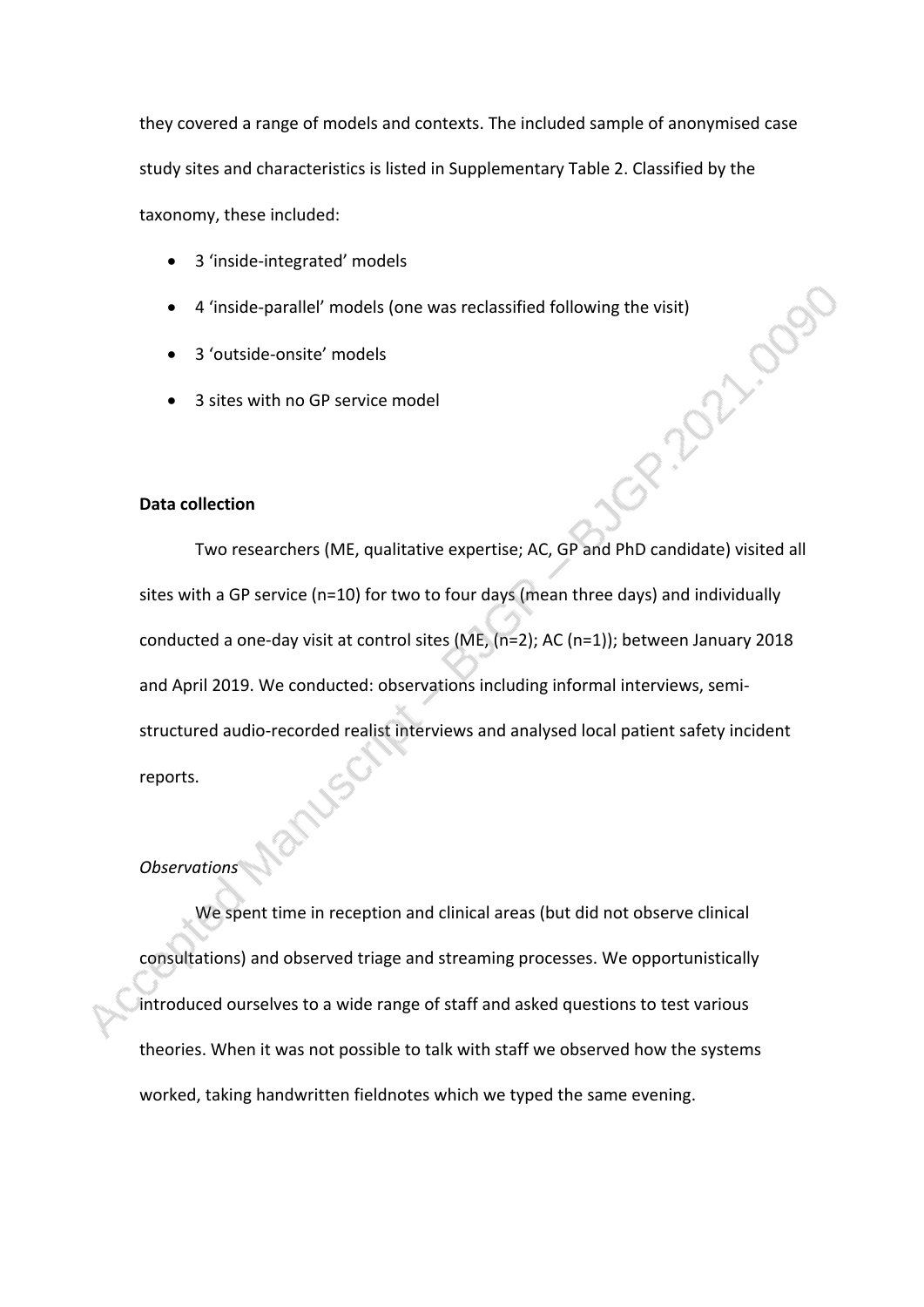We met every two hours during the day to discuss findings, refer to the list of initial theories and identify evidence gaps for theory testing. Eight visits were conducted midweek (usually Monday to Wednesday) with six visits including observations in the evening. Two visits were conducted over a weekend. Where possible an exit interview was held with the clinical director, before leaving, to assist theory refinement.

#### *Staff realist interviews*

The clinical director and other emergency department staff and GPs were recruited during case site visits for audio-recorded interviews on site in a private area or, at a later date, via telephone; these were then transcribed verbatim. The realist teacherlearner interview technique was used where initial theories are presented to the participant to explore how mechanisms in different contexts may result in intended and unintended outcomes; see Supplementary Table 3 for example of interview guide.(18)

## *Local patient safety incident reports*

Up to four separate requests were made for reports relevant to the GP service at each participating site (excluding those with no GPs). These data were usually in the form of printed anonymised reports that were given in person to the researcher (AC) who copied the free text directly onto a remotely accessed secure computer platform (PISA platform) at Cardiff University.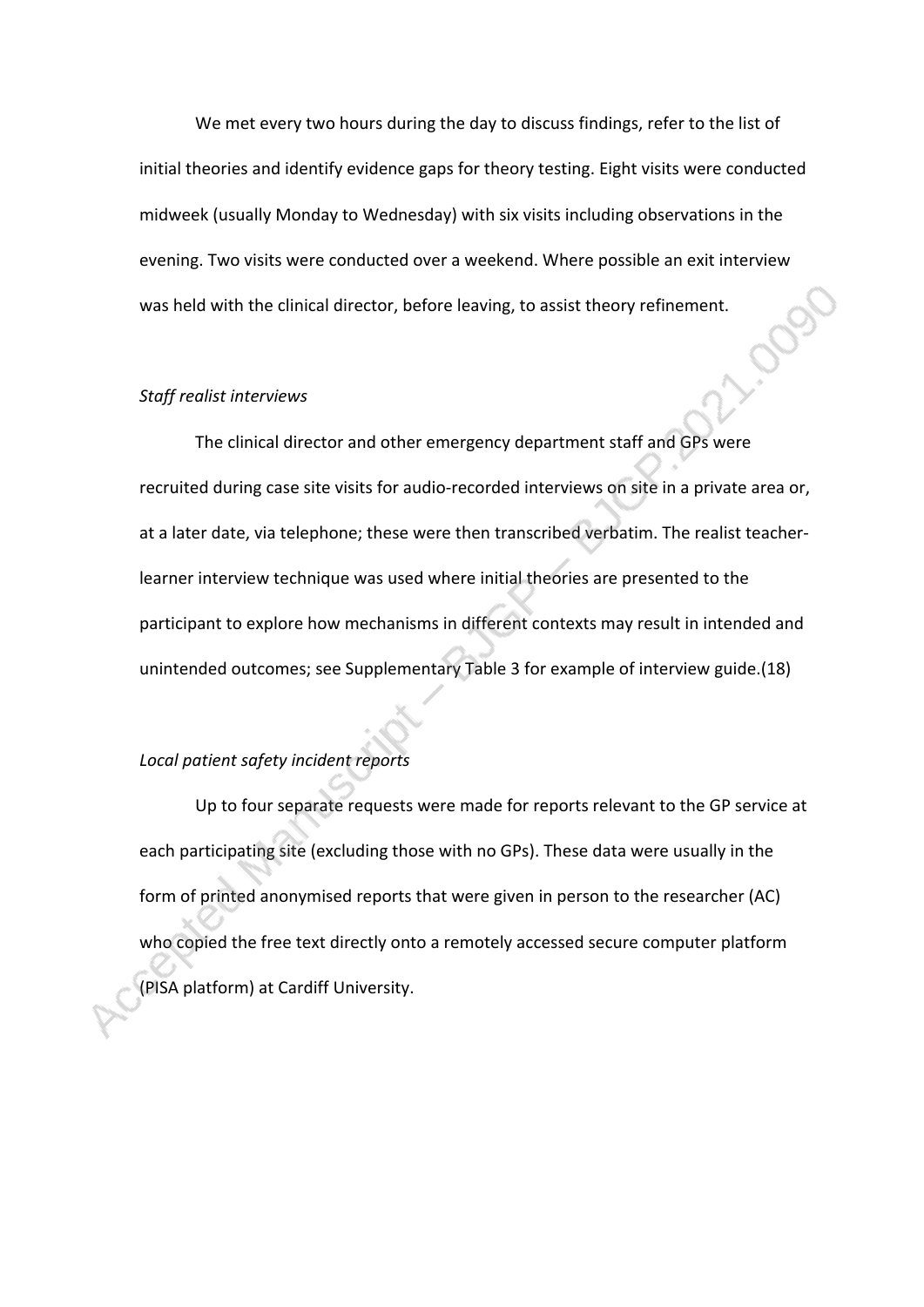#### **Data analysis**

We analysed themes based on the initial theories generated through a rapid realist review,(13) and analysis of national patient safety incident reports (see Table 2).(8) We used NVivo 11 (QSR International) to support categorisation of data with separate folders for documents relevant to each GP service model (inside-integrated, inside-parallel, outside-onsite and no GPs). We coded data using 'if, then, because statements' to capture the nuance of different contexts.(19) We classified the level of qualitative evidence supporting these statements in a hierarchy based on metaethnography principles.(20) We discussed findings weekly within the study team (ME, AC, FD, AE) and co-applicants including patient and public representatives, going back to the data for further information or clarification as required.

#### **Data synthesis**

High level themes and positive and negative outcomes, grouped with mechanisms at individual, department and wider system levels, were used as a coding framework to categorise the statements across folders. We then used Microsoft Excel for Mac (version 16.35) to consolidate statements into Context-Mechanism-Outcome configurations (CMOCs).(19) We mapped CMOCs developed for each GP service model between service models, synthesising using Pawson's theory-building processes (juxtaposition, reconciliation, adjudication and consolidation).(21) We then developed a master Excel file to capture the whole process and populate the evidence (where available) for refined CMOC development.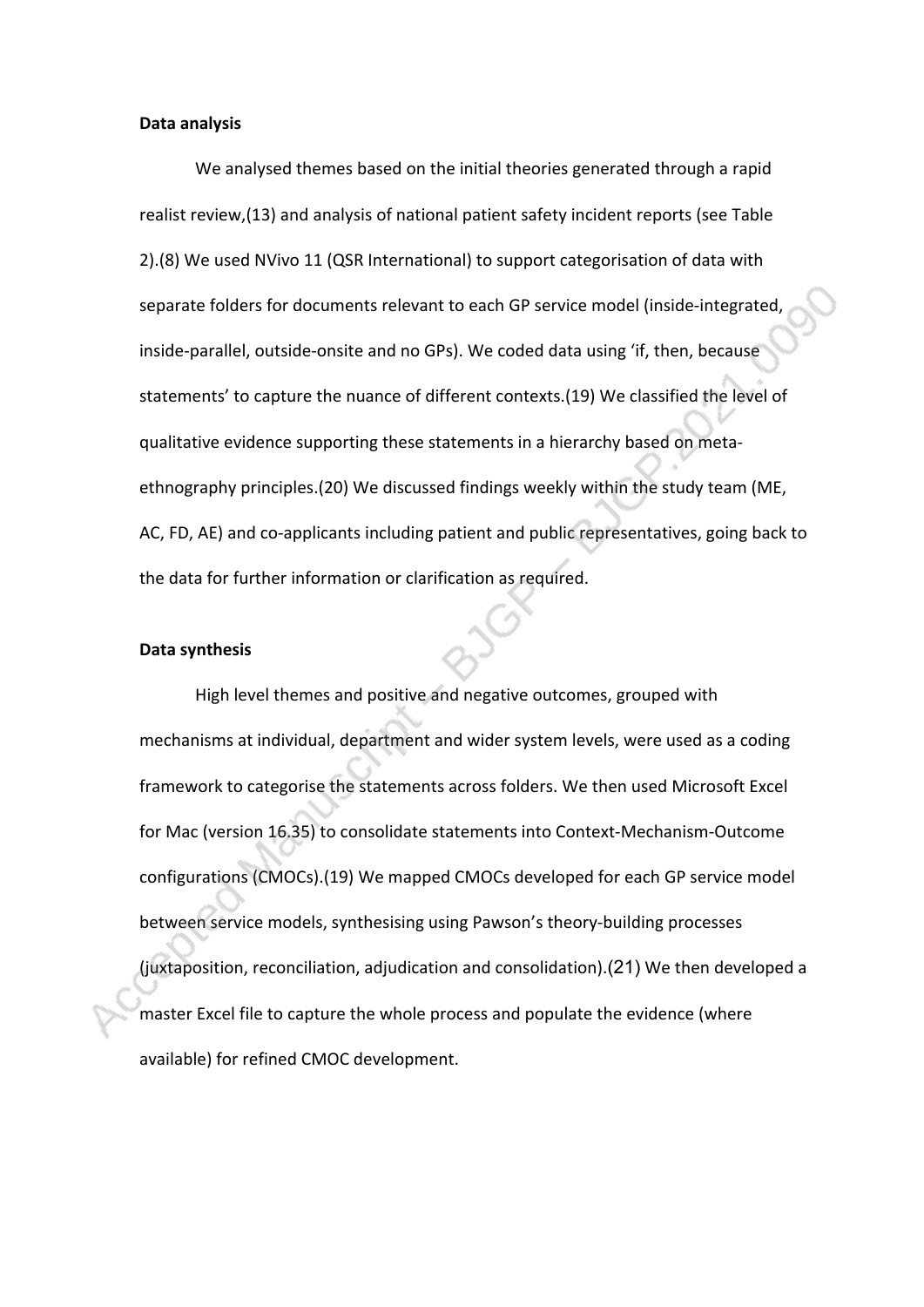#### **Incorporating formal theory**

We then incorporated Croskerry's dual-process model of reasoning to help explain GPs' clinical decision-making in emergency department settings.(12,22) The model is based on two distinct decision-making processes: 'System I' and 'System II', originally described by Kahneman.(23) 'System I' is fast, effortless, intuitive and automatic; it is typical in diagnostic decision-making by experienced clinicians who rel on pattern recognition or shortcuts (heuristics). 'System II' is slow, laborious and logical.(23) Croskerry applied this to clinical medicine and specifically to emergency department settings, describing the risks of cognitive biases in these settings.(22,24–26) Findings were structured around the diagnostic process of generation, evaluation and verification.(25,26)

#### **Stakeholder feedback**

A national stakeholder event was held in Bristol in December 2019 with a wide range of English and Welsh-based attendees (n=56) including policymakers or commissioners (n=4), managers (n=6), patient and public contributors (n=13), ED doctors (n=6), nurse practitioners (n=2), GPs (n=5), academics including study coapplicants (n=17) and administrators (n=3). Results were presented and feedback was collected from small group facilitated discussions.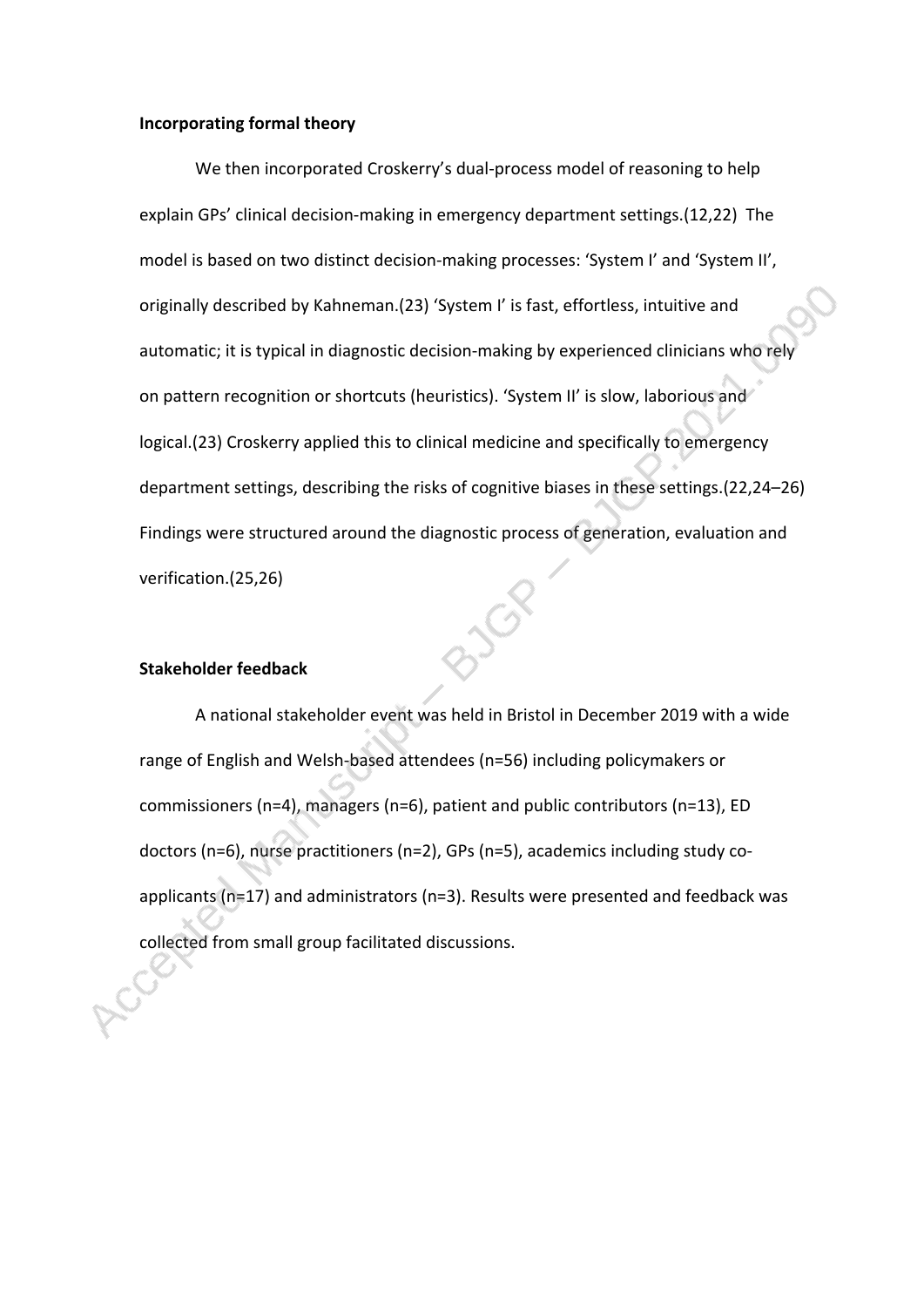## **Patient and public involvement**

Patients and public members were involved in the study design and co-applicants in the funded study.(16) They used their experience as NHS patients to contribute to this research. They supported recruitment and involvement of public and patient contributors to the stakeholder event. They were involved in discussing the draft data and preparing this paper.(27)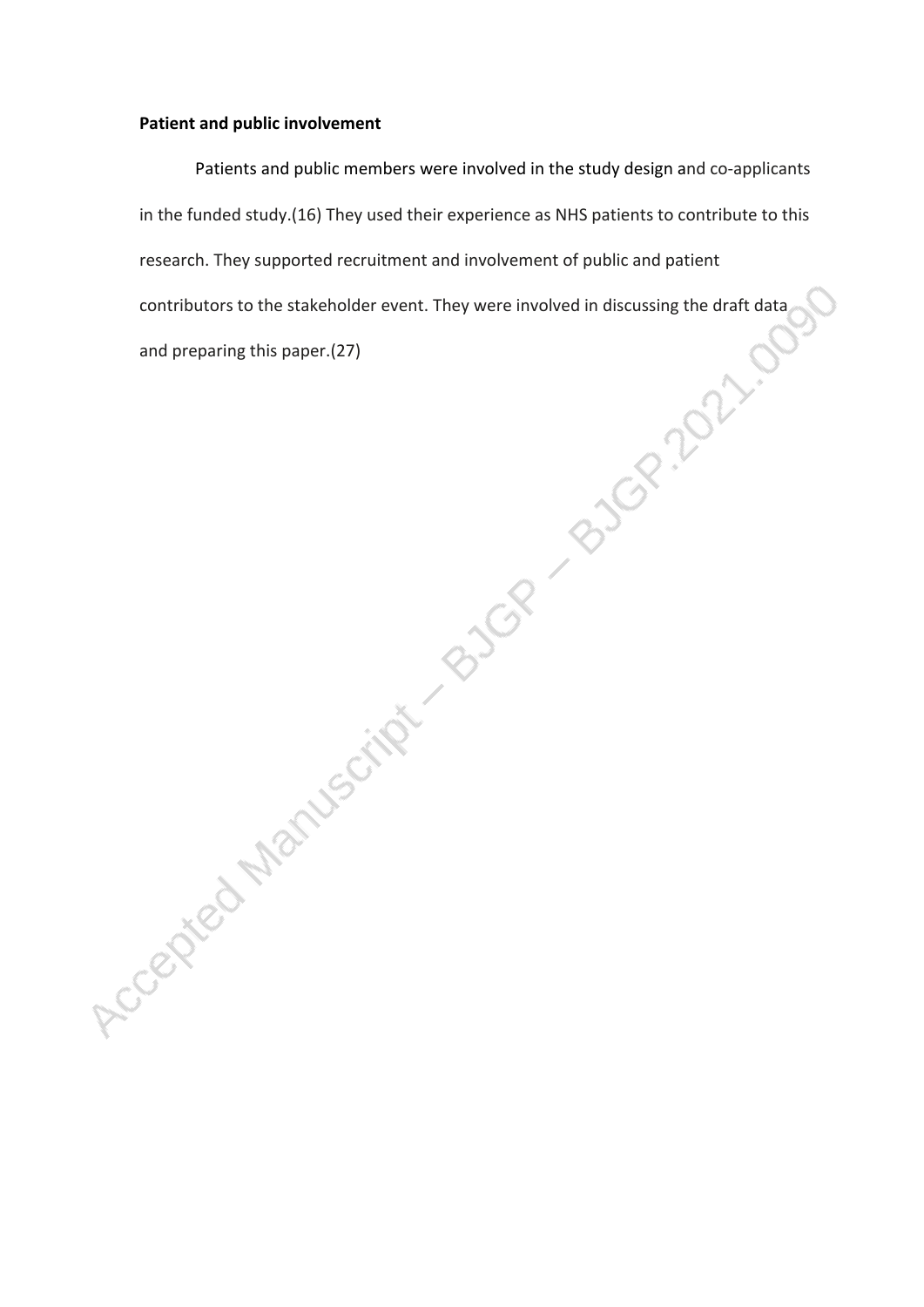#### **Results**

We included data from 66 staff interviews (Supplementary Table 4), fieldnotes from researcher observations at the purposive sample of 13 case site sites and 14 local patient safety incident reports relevant to the GP services (Supplementary Table 5).

Clinical directors from nine of the 10 hospitals with a GP service had no patient safety concerns and did not describe any patient safety experiences related to the GP service. Two clinical directors from inside-integrated model sites perceived that since GPs had been working in the department, overall patient safety had *improved* because more experienced, permanent GPs could also give advice to other staff members (Hospitals 3 and 8). Safety incidents (and potential risks) regarding the GP service were described by senior staff at one case site with a GP service (inside-parallel model) and at a site that no longer had GPs working there. These supported our initial theories developed through earlier analysis of a sample of national patient safety incident reports describing diagnostic error associated with GP service models.(8)

Refined theories from these case site qualitative data focussed on staff perceptions about how patient safety incidents described in our initial theories could be mitigated. They are presented under the following care processes: facilitating appropriate streaming decisions; supporting GPs' clinical decision-making; and improving communication between services (Table 2).

**Table 2: Initial and refined theories described as context – mechanism – outcome (CMO) configurations**

\*\*\*Please insert Table 2 here\*\*\*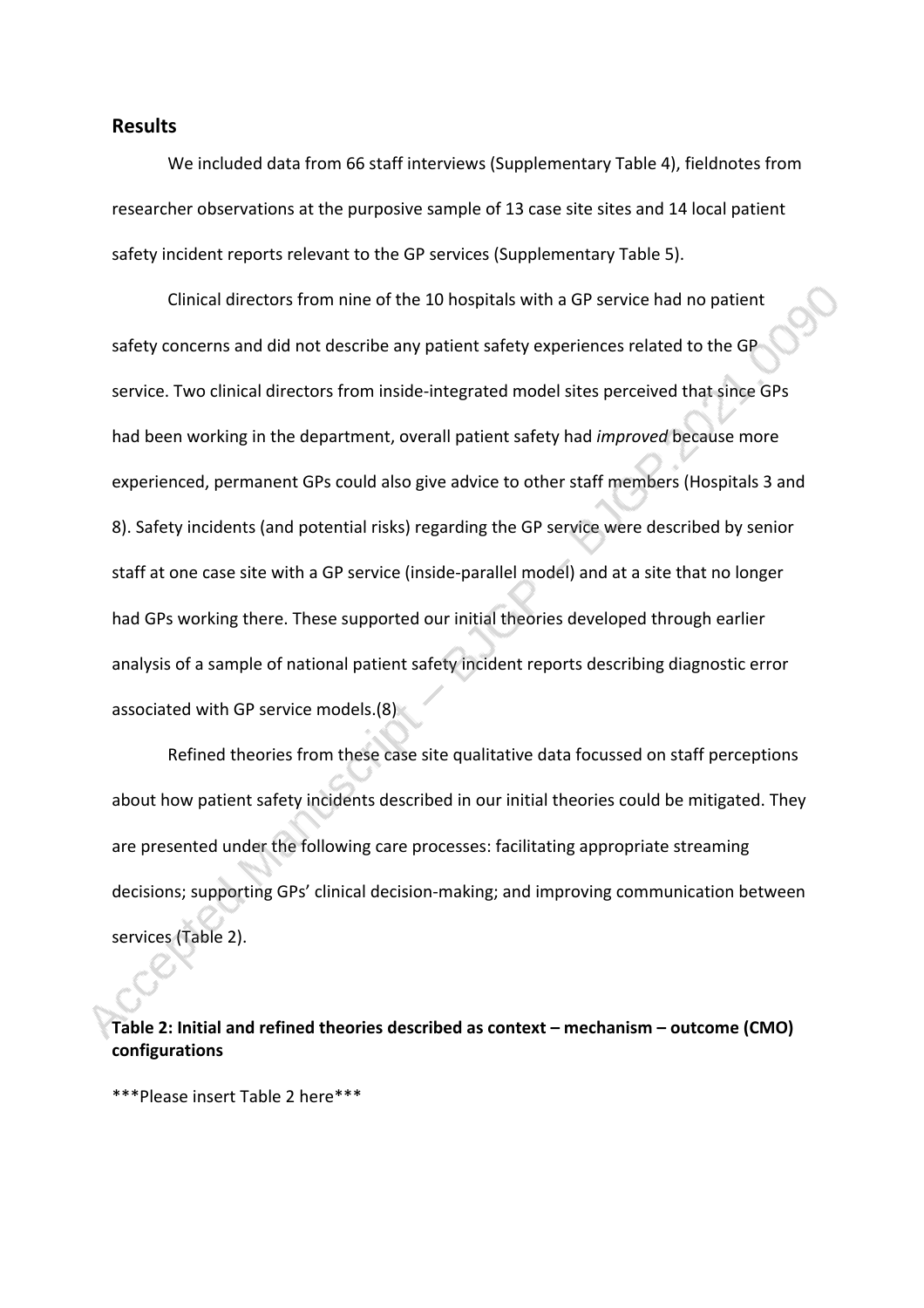#### **1. Facilitating appropriate streaming decisions**

Streaming nurses having difficulty identifying patients with appropriate conditions for the GP service was a common theme reported by ED doctors, nurses and GPs across many case study sites (Hospitals 4, 6, 9, 10).

> *"It's a bit hit and miss, it depends on what the help of the triage nurse is… sometimes patients you're seeing are inappropriate, I've seen epiglottitis which really I shouldn't be seeing as a GP in A&E, but there's lots of things that I could be seeing which I don't end up seeing, because they're deemed to be an A&E case." GP Hospital 4 (inside-parallel model)*

An experienced Advanced Nurse Practitioner (ANP) described junior triage nurses' inexperience as negatively influencing streaming decision-making (Hospital 10). He described how inexperienced nurses may not explore *why* patients had presented to the emergency department with the risk of missing 'red flag' symptoms such as the possibility of cauda equina syndrome when a patient with chronic back pain presents with a history of incontinence. Understaffing in one case study site was also reported to delay the streaming process and triage because the streaming nurse then also had to administer treatments. Many hospital case study sites were happy to share learning about how and why the streaming process worked well and how it had been modified, such as measuring basic observations, to ensure appropriate patients were streamed to the GPs.

*"So to give you an example of how we've learned… we had a child seen in the triage room, had the eyeball, went to Urgent Care… thankfully the GP picked up that this was a sick child, got them to the resus room, ended up in intensive care. So we had a very rapid learning and a very rapid PDSA cycle there." Clinical Director, Hospital 3 (inside-integrated model)*

Guidance relevant to the local GP service was considered important but an experienced streaming nurse who could use their clinical judgement was felt to be essential (Hospitals 7, 9, 10). Appropriate communication between services allowed the streaming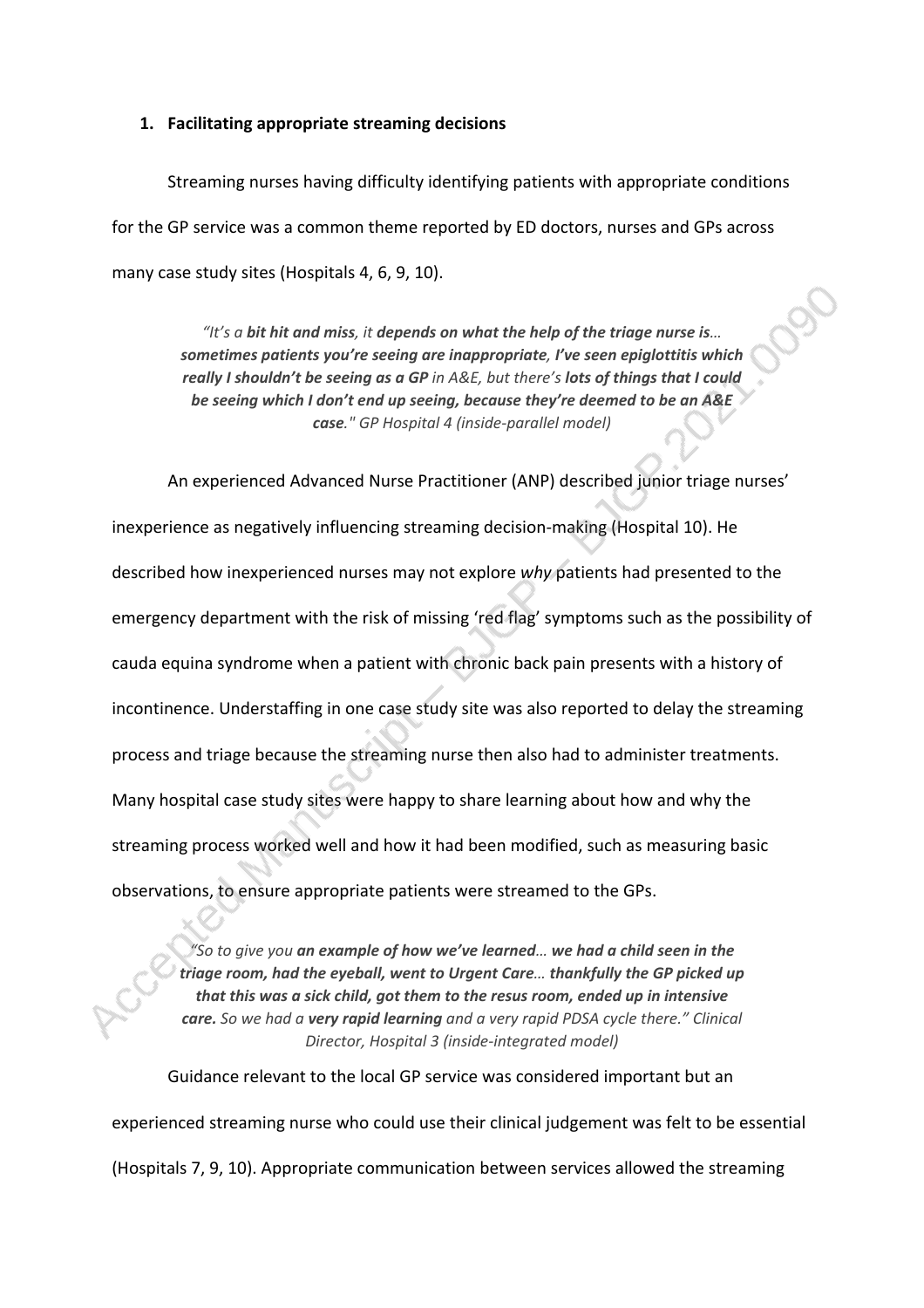nurse to understand the capacity of the different streams (situation awareness) which again influenced streaming decisions (Hospital 10).

## *2.* **Supporting GPs' clinical decision-making**

There was some evidence of GPs working within integrated service models seeing a

wider range of patients, with some reports of fracture mismanagement (Hospitals 4, 14) and

not following standard emergency department child safeguarding protocols (Hospitals 3, 4).

*"A child was seen who was known to have had input from social services… and the GP had seen them, and they really should have rung social services just to alert them that the patient had been seen… but they just seemed to maybe not have quite the right level of concern and appreciation of the need to keep social services involved." Clinical Director, Hospital 4 (inside-parallel model)*

Unclear governance processes across different commissioning organisations,

including job description, induction and supervision requirements, were felt by a senior

consultant at one site to contribute to confusion about which patients the GP service should

be managing.

*"I was concerned from the outset really, about the lack of clarity behind where was the governance, what were they supposed to be seeing, was it within their normal scope of practice… We had an incident of a missed cervical spine fracture." Emergency Consultant, Hospital 4 (inside-parallel model)*

**Table 3: Factors described to influence different approaches to GPs' clinical decisionmaking in emergency department settings**

\*\*\*Please insert Table 3 here\*\*\*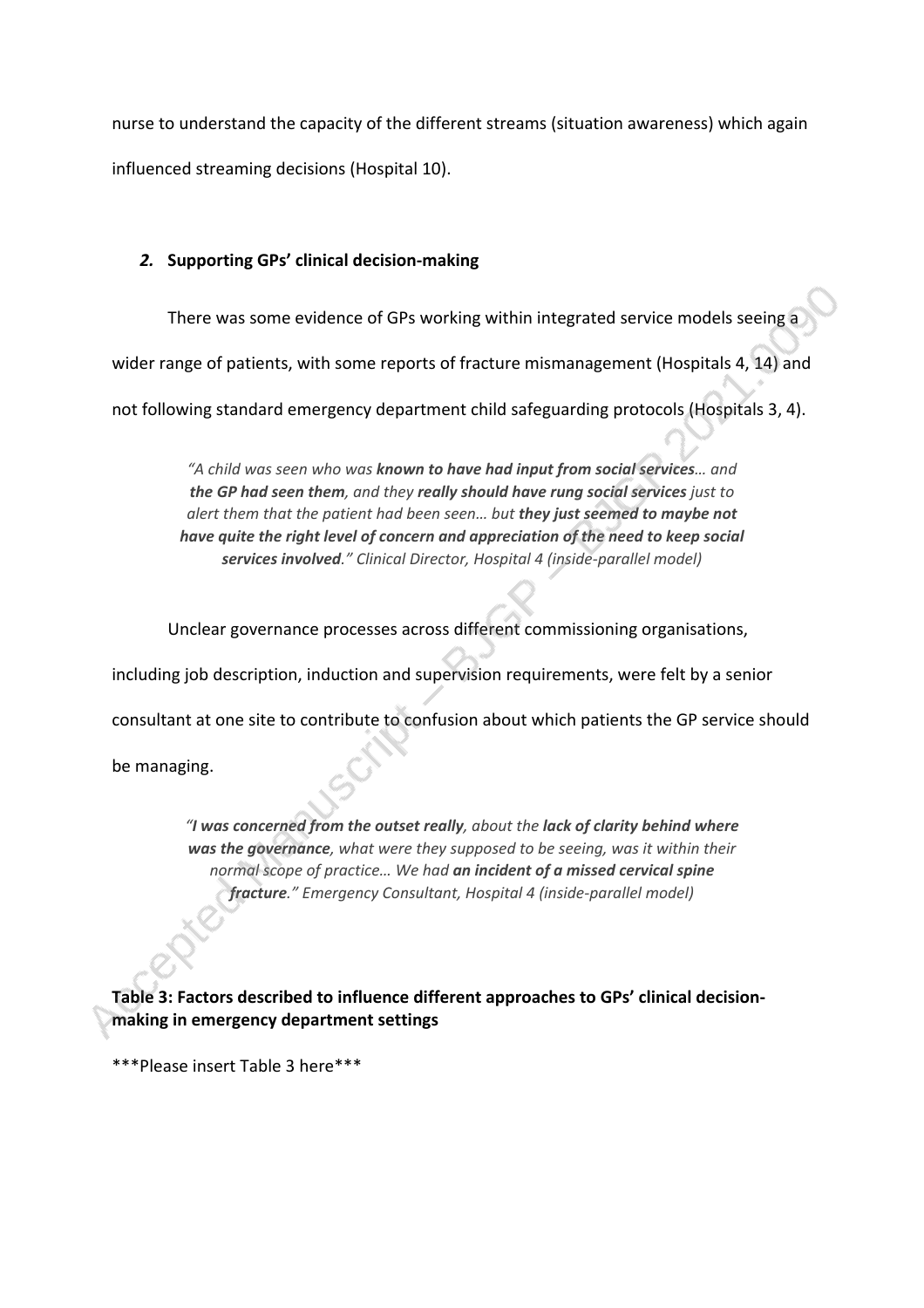Four CMOCs were developed from GP interview data (Table 3) to describe how working in ED settings influenced (or not) their use of acute investigations and clinical decision-making: a usual GP approach; a more cautious GP approach; the choice to take a GP approach or an emergency medicine approach; and the expectation to adopt an emergency medicine approach.Croskerry's framework was then applied to consider the risks of cognitive errors at different stages of the diagnostic process and further refine these theories. (25,26)

#### *Diagnosis generation*

Generation of one or more diagnostic hypotheses begins early in the process, even before the clinical encounter with the patient has begun.(25) GPs described making early clinical decisions, before the patient had been seen, based on the written triage notes, sending inappropriate patients back to the ED if necessary. Establishing the *acuity* of the patient's condition was a common strategy described by GPs working in ED settings: categorising patients into those that required immediate medical attention or investigation and those that did not, rather than focussing on a specific diagnosis.

*"It's a different approach to working in the community where there's usually nothing serious – it's important not to miss a serious diagnosis. My approach: Are there red flags? If not – can I treat it? Can I redirect?" Comments from GP Fieldnotes, Hospital 9 (inside-parallel model)*

GPs' perceptions of the 'pre-test' *prevalence* of serious disease and whether the cohort of patients was similar to usual primary care patients or a higher risk group was described to impact their clinical decision-making. GPs who perceived the cohort of patients was at higher risk described a different level of concern and managing risk in the ED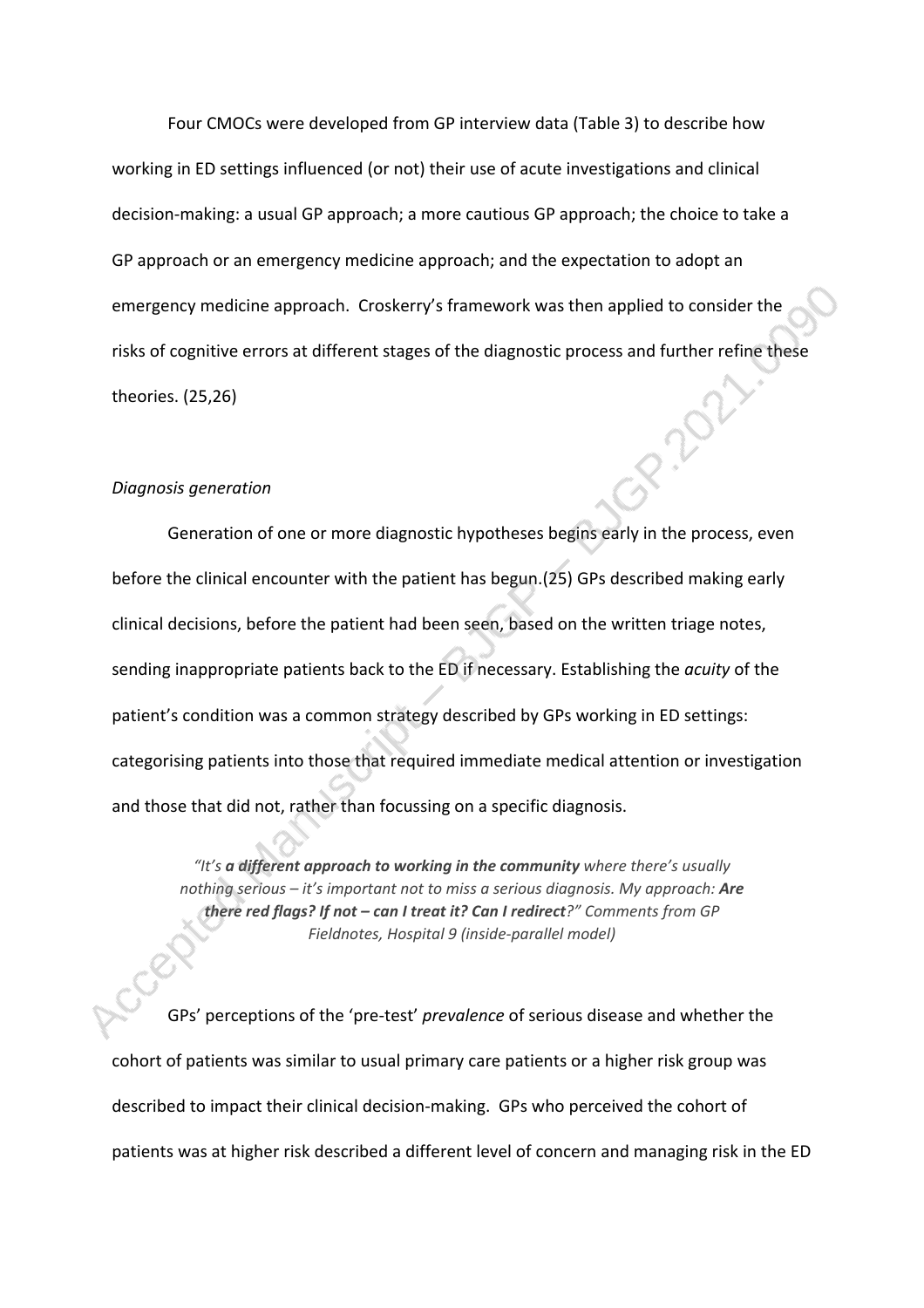than in usual primary care. Initial information-gathering from the patient, to understand why they had presented to the ED that day, and the background of the presenting complaint, was described by some experienced GPs as key to diagnostic decision-making.

#### *Diagnostic evaluation*

Many GPs described excluding serious disease by ruling out 'worst case' as the priority,(28) often through careful history and examination even if acute investigations were available. However, some GPs described a lower threshold to admit patients for investigation to exclude serious disease than they would in the community setting because of the increased prevalence of serious illness in ED settings.

#### *Diagnostic verification*

 GPs described the priority being to exclude serious disease rather than making an actual diagnosis, which may not be possible due to limitations of the service.

> *"For me my sort of mental triage system is 'do I need to admit you, yes or no, and can I deal with your issue now', i.e. is it long-term in which case I probably can't do very much, because I don't have access to all of your notes and it's not very practical, I can't organise blood tests, I can't organise scans… in which case I'll have to send you back to your GP." GP, Hospital 7 (inside-parallel model)*

The strategy of 'safety netting' was described as good practice to help manage diagnostic uncertainty – advising patients of potential worsening symptoms and when further medical advice should be sought.(29)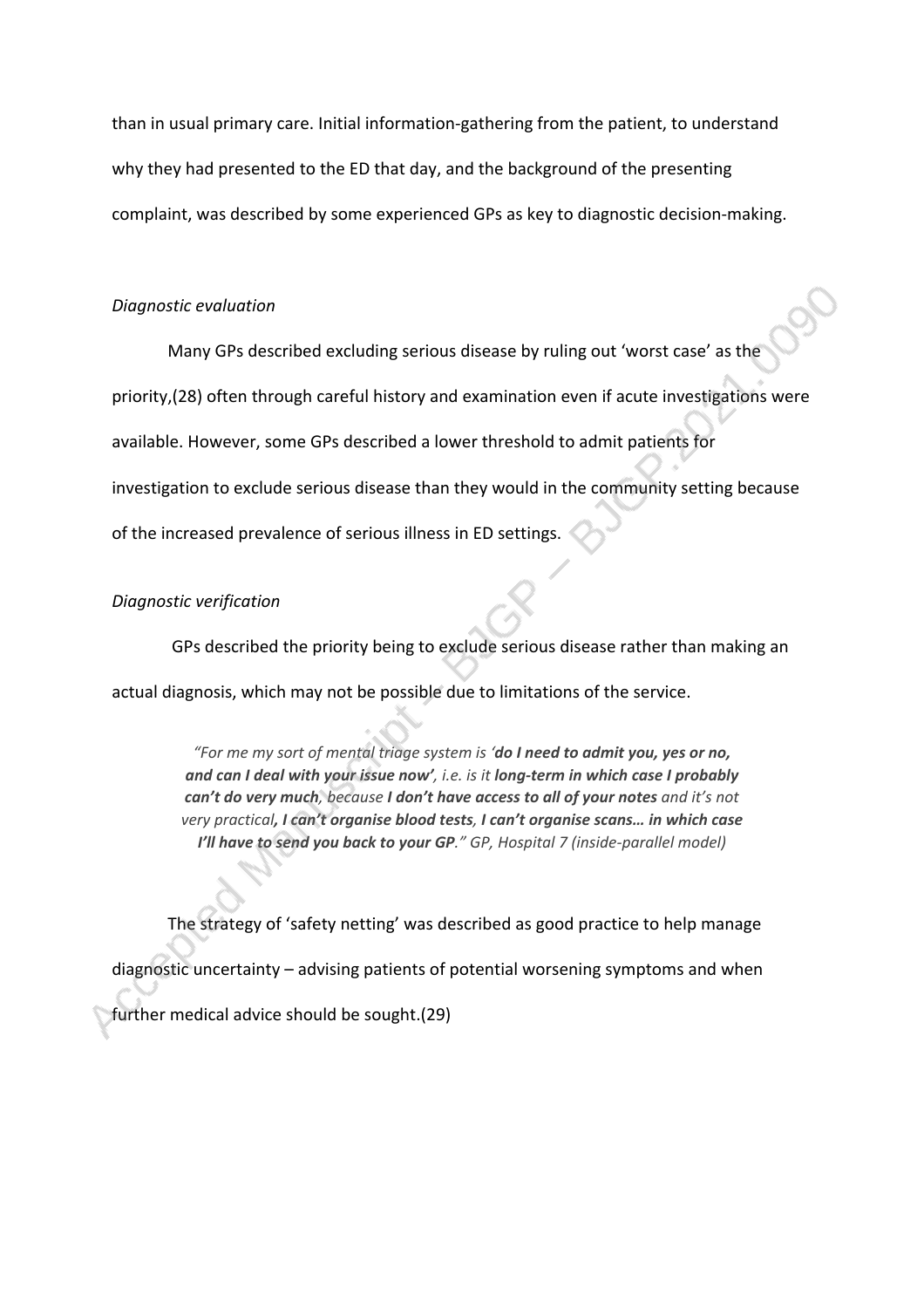#### **3. Improving communication between services**

Some hospital case sites were observed or reported to have limited communication between the GP and ED services. Incompatible computer systems were linked to two patient safety incidents where patient assessment and treatment had been delayed (Hospitals 3, 6), Supplementary Table 5. Receptionists at another case site described how they had three different computer systems to operate (for the ED, the GP-ED service and the GP out-of-hours service), which led to duplicate patient entries on different systems and increased the likelihood of patients becoming lost in or between the different systems (Hospital 7).

The lay out of the department, with distance between the services limiting face-toface communication, was felt to contribute to very limited communication between services at one site (Hospital 11). An 'us and them' culture was observed and reported at another site (despite there being good opportunity for face-to-face communication with the GPs working out of an ED cubicle). At this site juniors were not encouraged to ask the GPs for advice (Hospital 4).

*"We're not very integrated with the ED and we don't, we don't feel very integrated, it still feels a bit us and them." GP, Hospital 11 (outside-onsite model)*

Another site however, with a separate GP service, reported good communication through the senior nursing team - reviewing on-the-day capacity and skillsets and moving staff between services to meet patient demand. The integrated GP services reported good communication which was perceived to promote interprofessional learning. At these sites the GPs were employed on a regular rather than locum basis and there were good opportunities for face-to-face communication. GPs were described not only to give clinical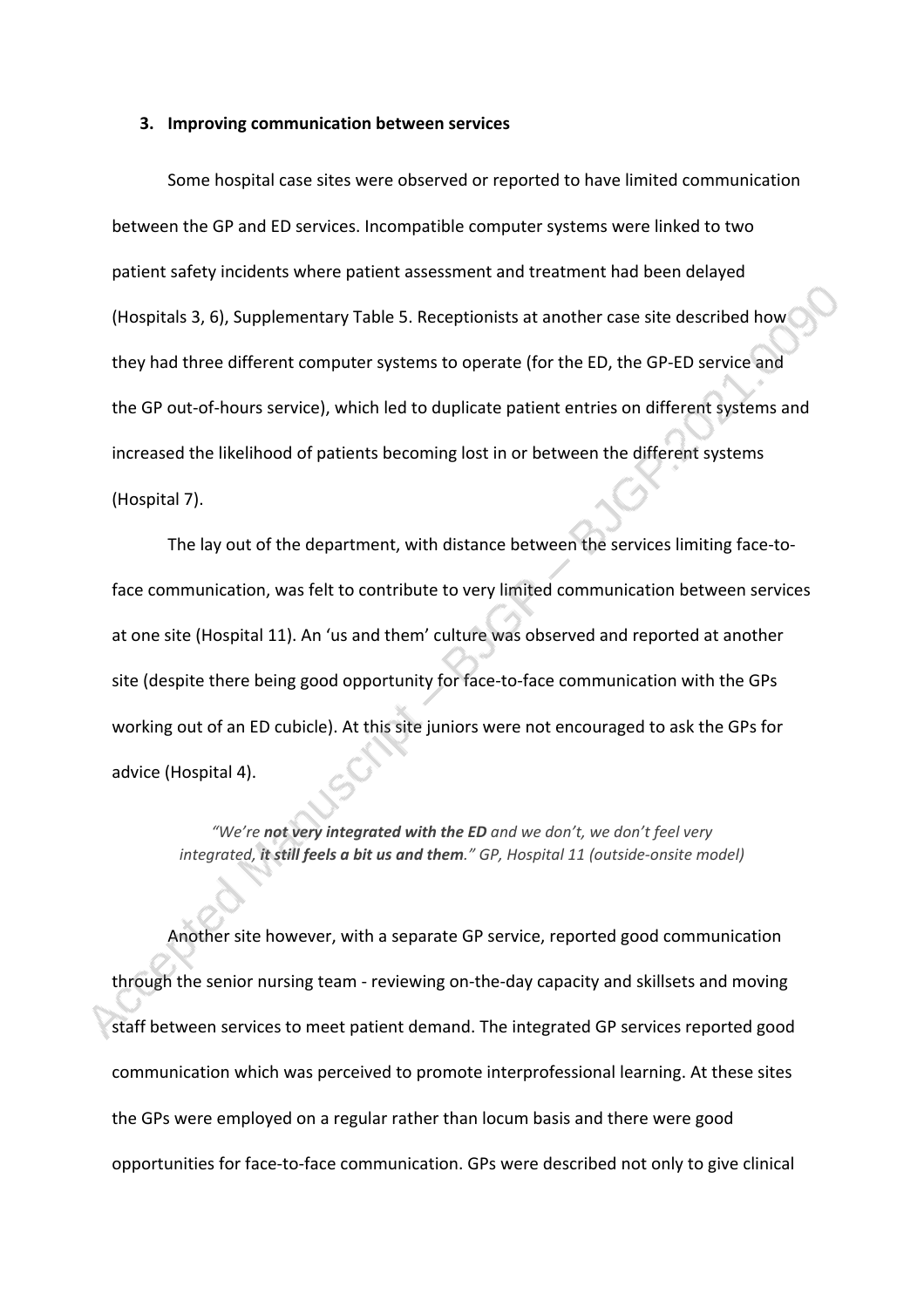advice but also provide advice on primary care referral pathways which ED staff reported as helpful. We observed a sense of multidisciplinary respect, trust and teamwork with clear ED clinical leadership (Hospitals 3, 8, 14). Strong GP leadership was seen at several case study sites and also reported to improve communication between the services and perceived to 0000 improve patient safety (Hospitals 3, 10, 14).

#### **Programme theory**

Our findings are summarised in a programme theory, conceptualising the complexity of patients and pathways, to describe factors perceived to facilitate GPs delivering safe patient care in or alongside EDs (Supplementary Figure 1).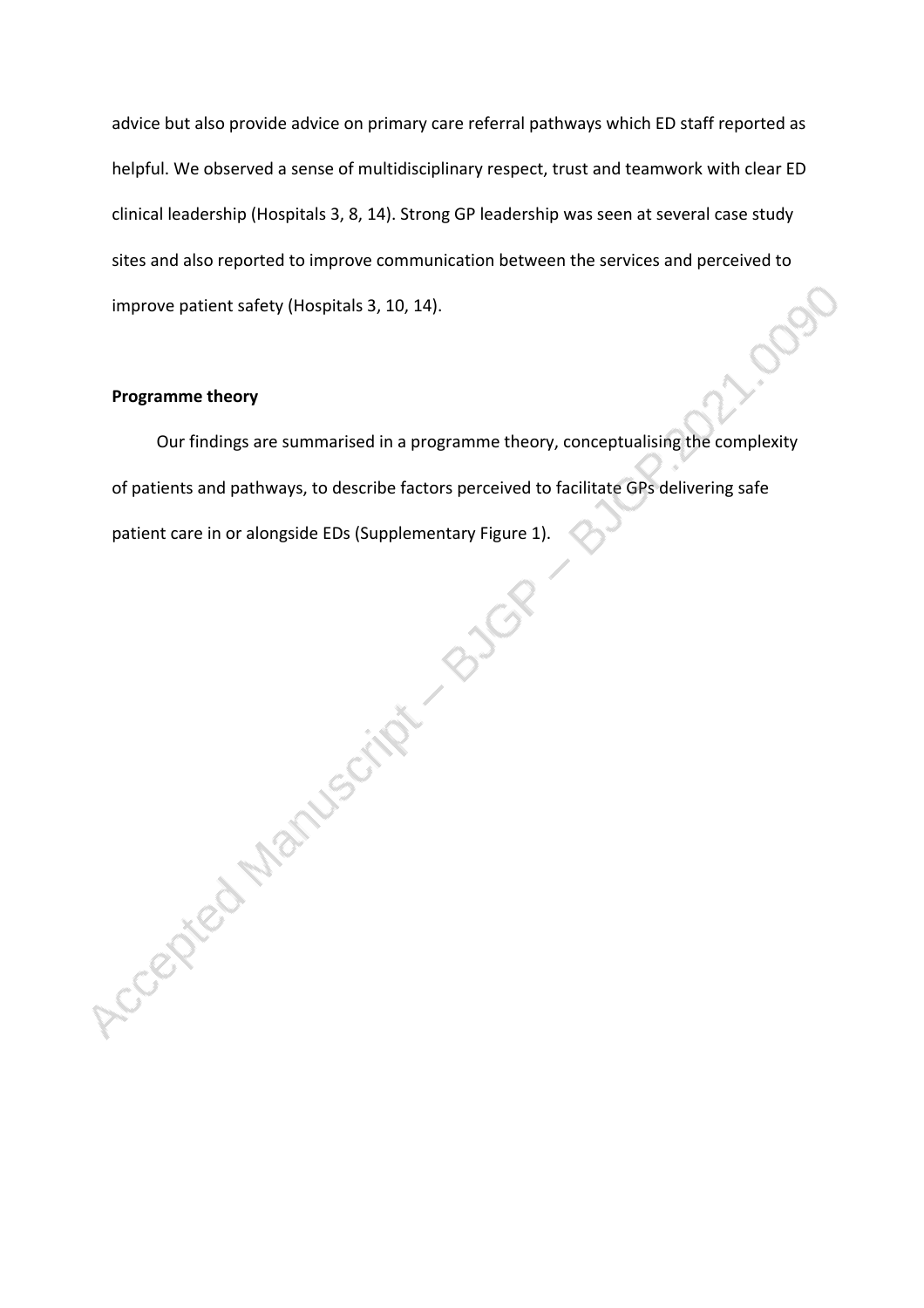#### **Discussion**

#### **Summary**

A programme theory was developed from observations, incident reports and indepth realist interviews to describe how safe patient care was perceived to be delivered when GPs work in or alongside EDs: experienced streaming nurses using early warning scores and local guidance to facilitate appropriate streaming decisions; clear governance processes to support GPs' clinical decision-making depending on the intended role (traditional GP or emergency medicine clinician); and compatible computer systems, experienced regular GPs and strong clinical leadership to encourage communication and teamwork between the emergency and GP services.

## **Strengths and limitations**

Thirteen case study sites were purposively recruited for theory testing and refinement (including different service models in different sized hospitals, geographically spread across England and Wales). These were visited by the same two researchers who applied a consistent realist approach testing and refining initial theories developed from the literature,(13) and analysis of national patient safety incident reports,(8) through realist teacher-learner interview techniques to explore how human factors influenced clinical risk and work-as-done rather than work-as-intended, when GPs practiced in this setting.(11,18) Longer visits and observations of clinical consultations, rather than interview data subject to staff and researcher perceptions, would have provided stronger evidence about 'work as done'. Quantitative data are required to understand the effects of GPs working in EDs on safety outcomes, and on comparative effects with other professional groups.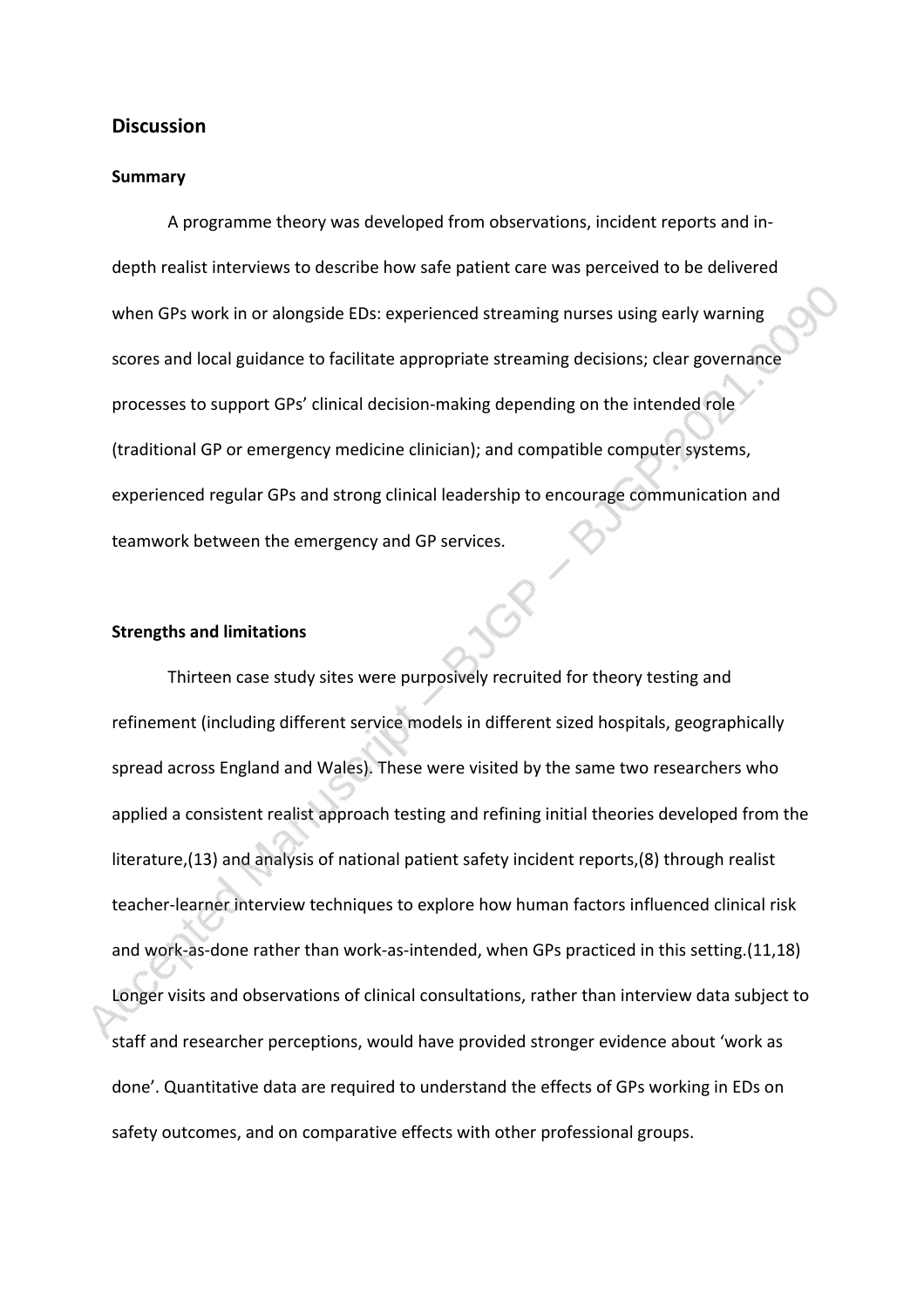The work was conducted as part of a larger study which dictated the sampling approach. Selecting sites from a national survey with a response rate of 42% limited sampling although we had information on an additional 20% of hospitals, collectively with no evidence of non-response bias.(7) No sites were recruited where GPs screened patients at the front door in a *gatekeeper role*, however there may be departments operating this<br>service model of which we were unaware. service model of which we were unaware.

#### **Comparison with existing literature**

GPs are recognised as low patient safety incident reporters, which may have contributed to the low number of local reports identified.(30) There is little national guidance on which emergency department patients should be streamed to GP services,(5,31) or by whom, with our work supporting an experienced senior nurse over algorithmic methods.(32)

The dual process model of reasoning has previously been applied to GPs working in a similar high-risk setting, out-of-hours, where they would not know their patients.(33) Similar management approaches were described: dividing patients into those with serious (or potentially serious) conditions and patients likely to have non-serious conditions; and using 'safety netting' to manage diagnostic uncertainty.(33) An initial patient-guided search, or the 'golden minute' is described as key in the information-gathering stage of the well-known Calgary-Cambridge clinical consultation.(34,35) GPs described how they used their communication skills to gather information, and to exclude serious disease, which may explain their reduced use of acute investigations.(36)

Communication failures, exacerbated by hierarchical differences and conflicting roles and role ambiguity, are associated with increased patient safety incidents,(37,38) while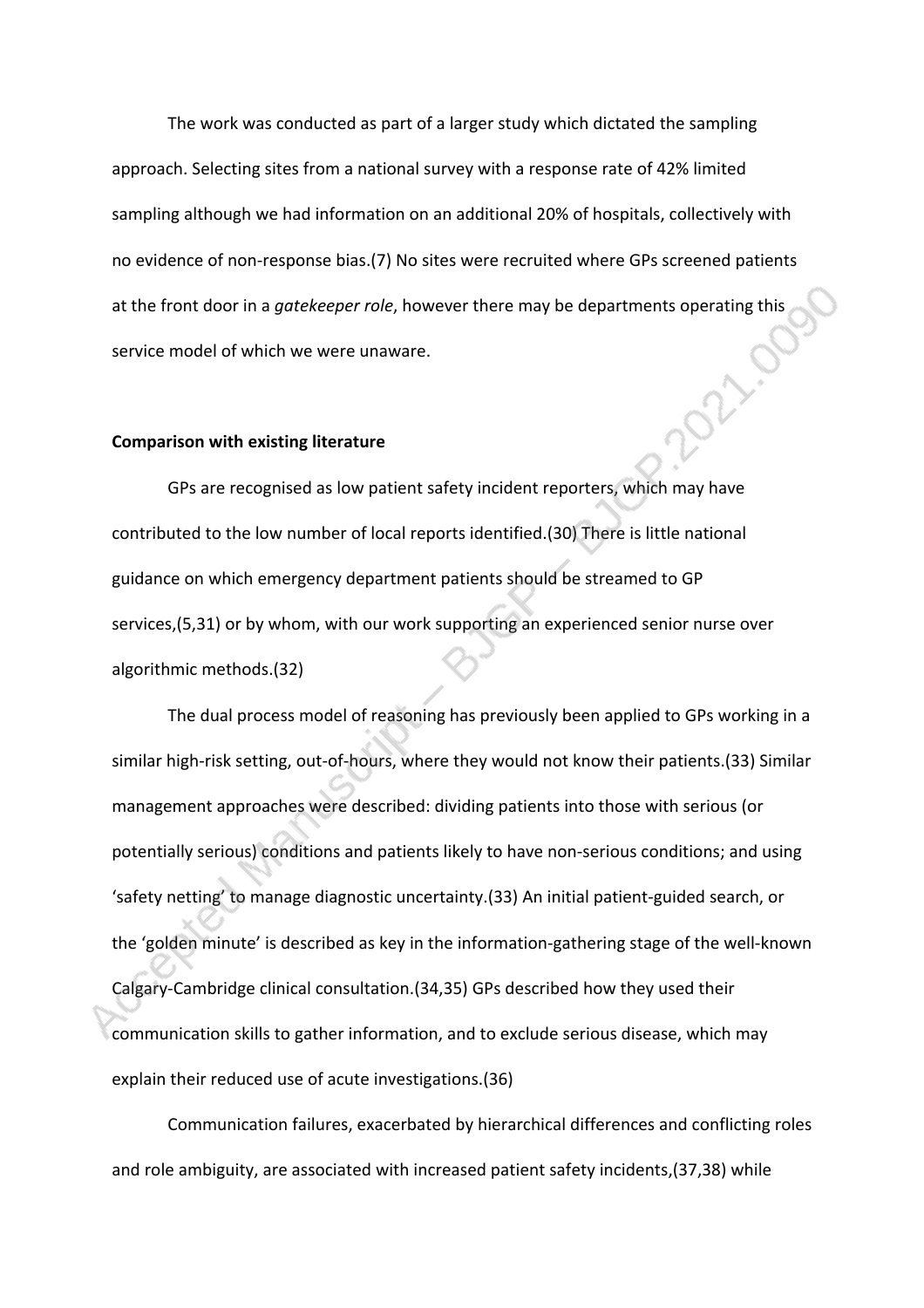interventions to improve communication between healthcare professionals such as briefings, or 'huddles', are associated with improved patient safety outcomes.(39,40) Clinician involvement in leadership positions in hospitals is associated with improved quality of patient care.(41)

#### **Implications for practice/policy**

Since this work was conducted, urgent and emergency care services along with almost all NHS service provision have changed due to the COVID-19 pandemic, including telephone screening of emergency department 'walk-in' attendances,(42) and remote GP consultations.(43) The learning from this work and human factors concepts can be applied when evaluating these new services for quality improvement purposes, including: how streaming (or telephone screening and 'care navigation') decisions are made; how remote consultations may impact on GPs' clinical decision-making; and how to promote communication between new emergency service models to ensure improved patient safety.(44)

#### **Conclusion**

The complexity of the ED setting and the patients presenting to it, who are often seen by more than one staff member who do not know them or their previous state of health, provides particular challenges for staff including GPs. We propose a programme theory to describe how safe care is perceived to be facilitated when GPs work in or alongside emergency departments including: appropriate streaming decisions; supporting GPs' clinical decision-making; and improving communication between services. Our findings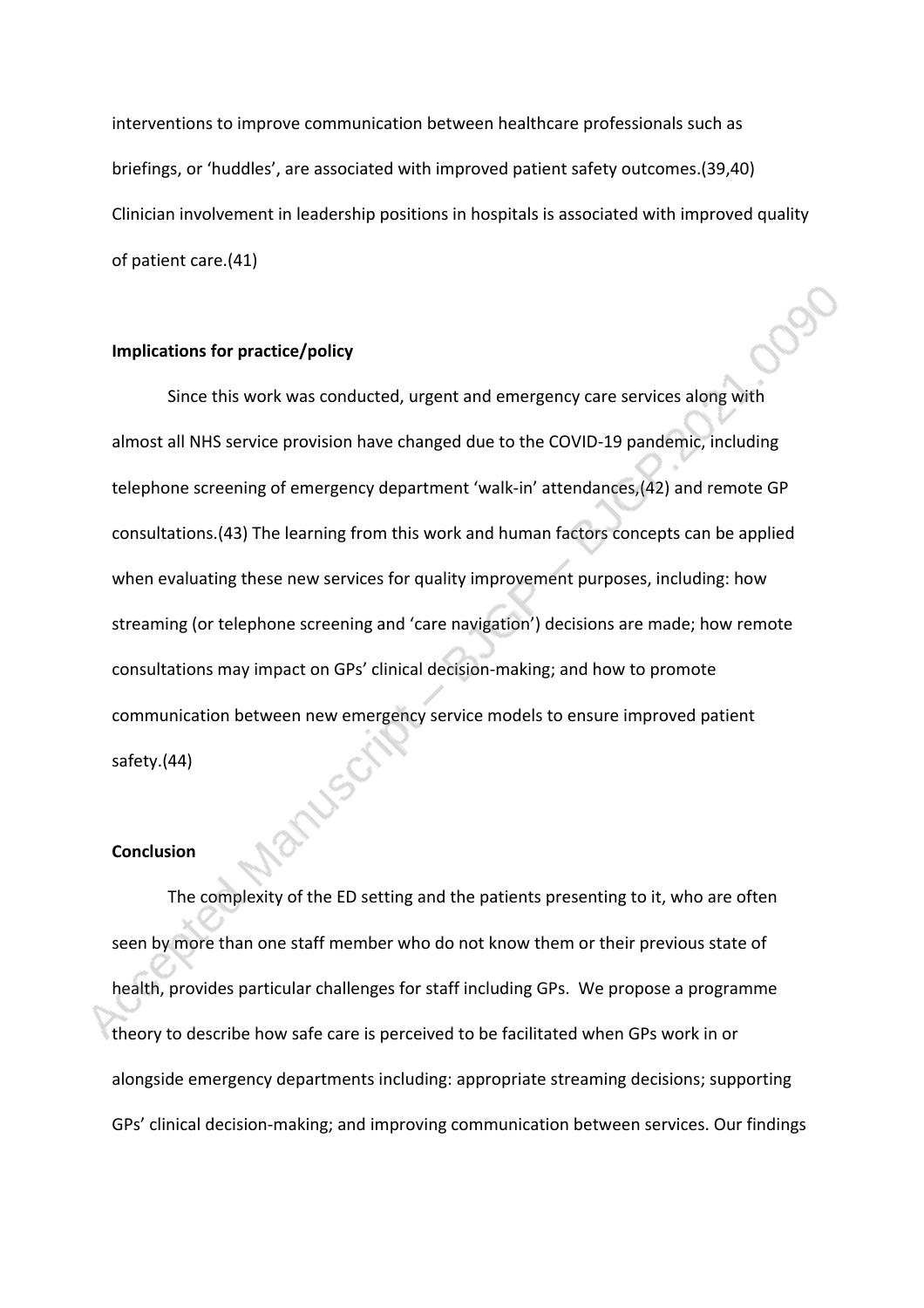can be used as a focus for more in-depth human factors investigations to optimise work conditions in this complex care delivery setting.

3918/4000 words

## **How this fits in**

- Experienced streaming nurses using local guidance and early warning scores communicating with the GPs about capacity and skillsets can facilitate appropriate streaming decisions.
- GPs should be aware that the ED patient cohort is likely to be at higher risk, with greater pre-test probability of serious disease, compared to usual community primary care and understand where the risks of cognitive biases are and how to mitigate them.
- GPs adopting an emergency medicine role will require clarification of experience and skillset, scope of practice, standard operating procedures and understand the process for feedback, review and supervision in the department.
- Compatible computer systems, experienced regular GPs, opportunity for face-toface communication between clinician groups and strong clinical leadership may encourage communication and teamwork between the emergency and GP services.

## **Funding**

This study is funded by the National Institute for Health Research (NIHR) HS&DR Project 15/145/04. The views expressed are those of the authors and not necessarily those of the NIHR or the Department of Health and Social Care.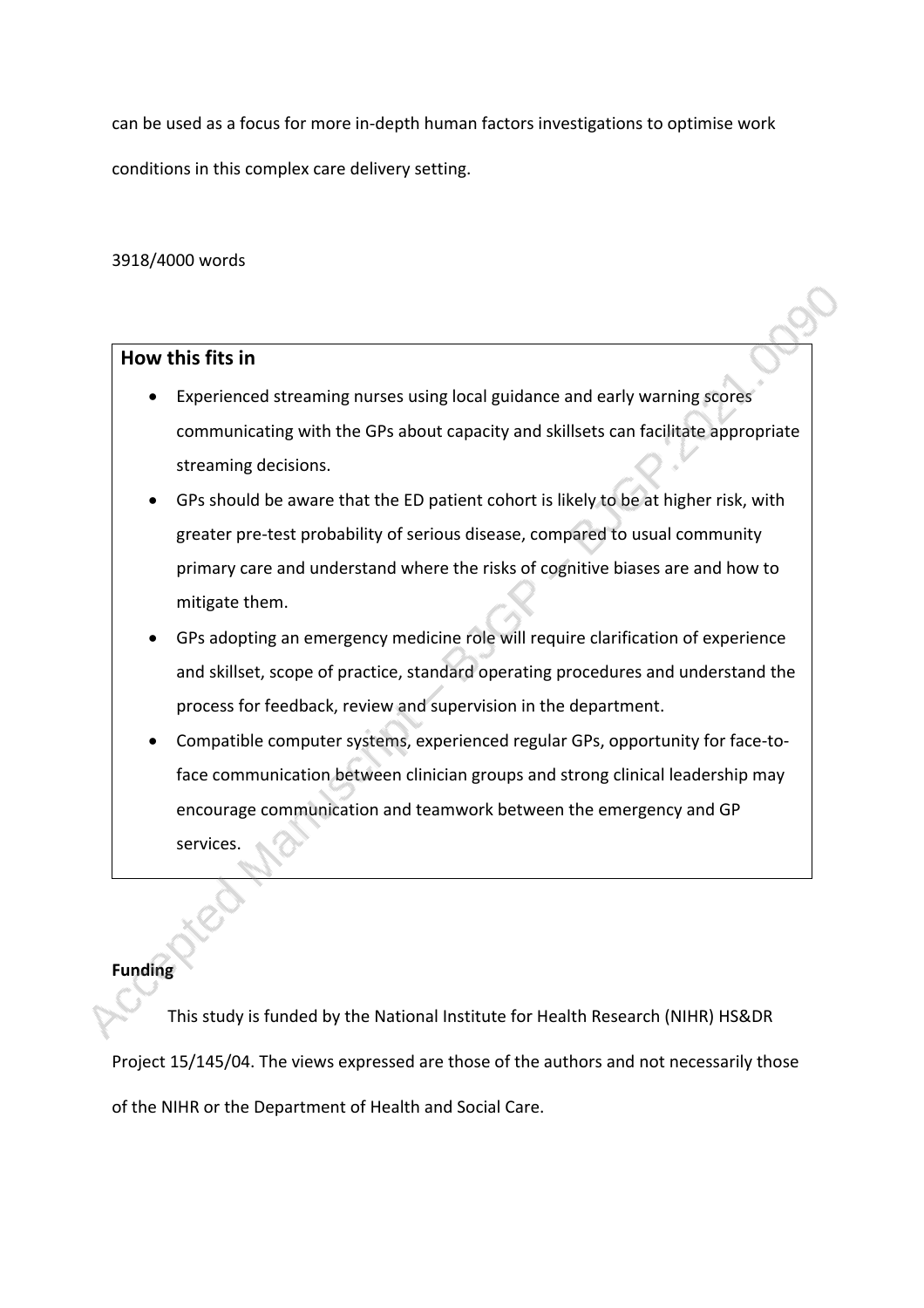#### **Ethical approval**

The fieldwork for case study site visits, local patient safety incident report analysis and staff and patient interviews were carried out after ethical approval from Wales Research Ethics Committee on 23/07/2017 (ref 17/WA/0328).

2.2021-0095

## **Conflicts of interest**

None

#### **Author's contributions**

AC, ACS, FD, LD, PA, MC, JD, BE, BH, JH, PH, TH, AP, AS, HS and AE are co-applicants and were involved in the conceptualisation of this study. ME assisted in data collection and analysis. AC prepared the first draft of the manuscript which was reviewed and critically appraised by all authors.

## **Acknowledgements**

The authors would like to thank study team members (Delyth Price, Nigel Pearson, Charlotte Bonner-Evans, Alan Watkins and Saiful Islam) and staff at case study sites for their contributions to this work.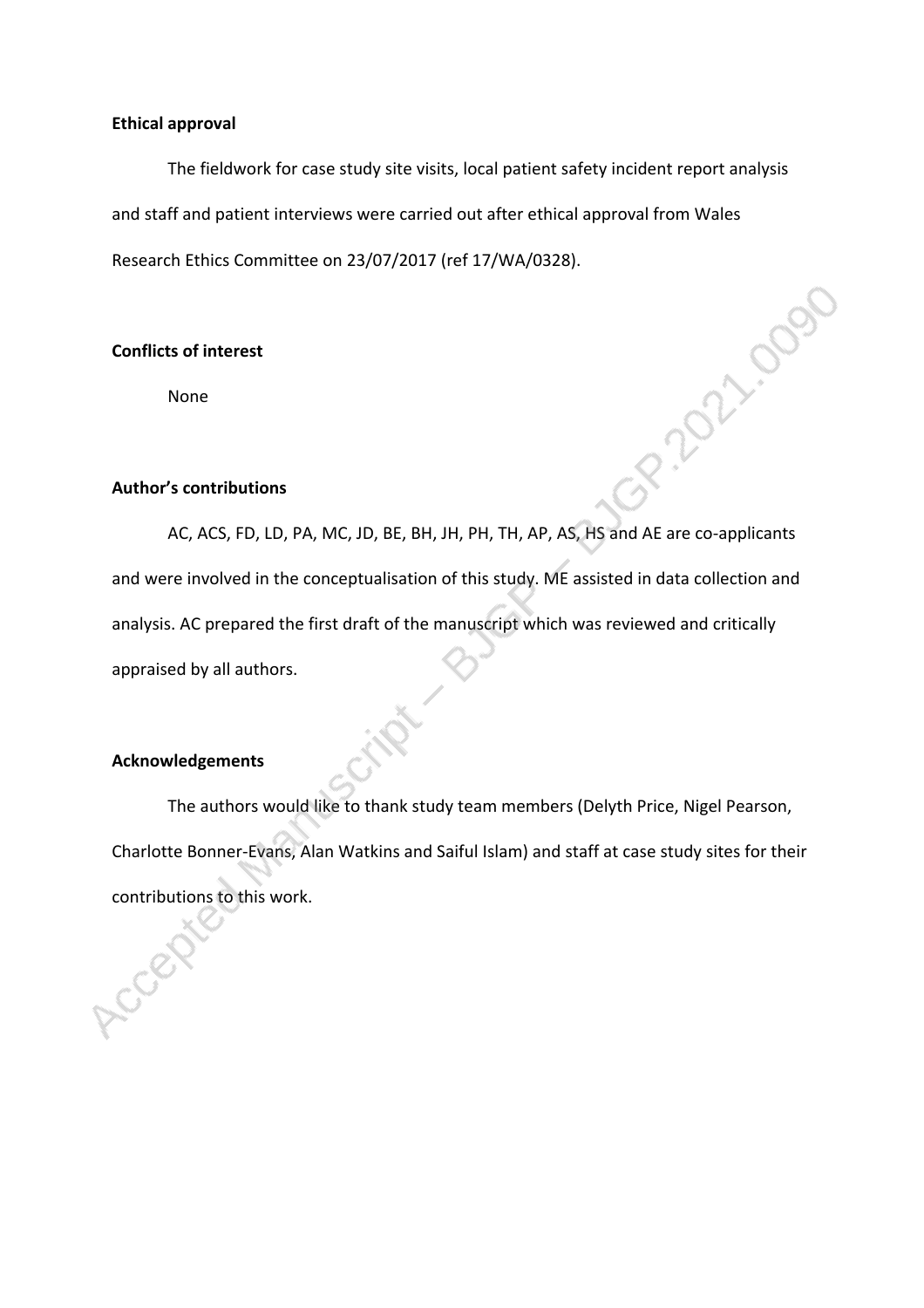## **References**

- 1. World Health Organization: Patient safety
	- http://www.euro.who.int/en/health-topics/Health-systems/patient-safety
- 2. McDonnell A, Wilson R, Goodacre S. Evaluating and implementing new services. Br Med J. 2006;332(7533):109–12
- 3. Transforming urgent and emergency care services in England: Safer, faster, better 2015. http://www.nhs.uk/NHSEngland/keogh-review/Documents/safer-faster-better-v28.pdf
- 4. Brant H, Voss S, Morton K et al. Current provision of general practitioner services in or alongside Emergency Departments in England. EMJ (under submission) 2020
- 5. Cooper A, Carson-Stevens A, Hughes T et al. Is streaming patients in emergency departments to primary care services effective and safe? BMJ 2020;368(February):8–11
- 6. Holland J. Adaption in natural and artificial systems: an introductory analysis with applications to biology, control and artificial intelligence. MIT Press; 1992
- 7. Cooper A, Edwards M, Brandling J et al. Taxonomy of the form and function of primary care services in or alongside emergency departments: concepts paper. EMJ. 2019;36:625–30.
- 8. Cooper A, Carson-Stevens A, Cooke M et al. Learning from diagnostic error to enhance safety when GPs work in or alongside emergency departments: a mixed-method analysis of cornoners' and patient safety incident reports BMC Em Med 2021 (under review)
- 9. Baracaia S, Mcnulty D, Baldwin S et al. Mental health in hospital emergency departments: crosssectional analysis of attendances in England 2013/2014. Emerg Med J. 2020;744–51.
- 10. Bion J, Richardson A, Hibbert P et al. 'Matching Michigan': a 2-year stepped interventional programme to minimise central venous catheter-blood stream infections in intensive care units in England. BMJ Qual Saf 2013;22:110–23.
- 11. Hollnagel E. Safety I and Safety II. Ashgate Publishing; 2014.
- 12. Pawson R, Tilley N. Realistic Evaluation. SAGE Publications; 1997.
- 13. Cooper A, Davies F, Edwards M et al. The impact of general practitioners working in or alongside emergency departments: A rapid realist review. BMJ Open. 2019;9(4):1–11.
- 14. Wong G, Westhorp G, Manzano A et al. RAMESES II reporting standards for realist evaluations. BMC Med 2016 www.ramesesproject.org.
- 15. Edwards M, Cooper A, Davies F et al. Emergency department clinical leads' experiences of implementing primary care services where GPs work in or alongside emergency departments in the UK: a qualitative study. BMC Emerg Med 2020 20(1):1-10
- 16. Edwards A. Evaluating effectiveness, safety, patient experience and system implications of different models of using GPs in or alongside Emergency Departments https://www.journalslibrary.nihr.ac.uk/programmes/hsdr/1514504/#/
- 17. Morton K, Voss S, Adamson J et al. General practitioners and emergency departments (GPED) Efficient models of care: A mixed-methods study protocol. BMJ Open. 2018;8(10)
- 18. Manzano A. The craft of interviewing in realist evaluation. Evaluation. 2016;22(3):342–60
- 19. Pearson M, Brand SL, Quinn C et al. Using realist review to inform intervention development: methodological illustration and conceptual platform for collaborative care in offender mental health. Implement Sci 2015;10(134)
- 20. Noblit G, Hare R. Meta-ethnography: Synthesizing Qualitative Studies. Sage Publications; 1988.
- 21. Pawson R. Realist Synthesis: New Protocols for Systematic Review. Evidence-based Policy. 2012. 73– 104
- 22. Croskerry P. A universal model of diagnostic reasoning. Acad Med. 2009;84(8):1022–8
- 23. Kahneman D. Thinking fast and slow. Penguin books; 2012
- 24. Croskerry P. Clinical cognition and diagnostic error: applications of a dual process model of reasoning. Adv Heal Sci Educ 2009;14:27–35.
- 25. Kovacs G, Croskerry P. Clinical decision making: An emergency medicine perspective. Acad Emerg Med. 1999;6(9):947–52
- 26. Kassirer JP, Kopelman RI. Cognitive errors in diagnosis: Instantiation, classification, and consequences. Am J Med. 1989 Apr 1;86(4 C):433–41
- 27. Staniszewska S, Brett J, Simera I et al. GRIPP2 reporting checklists: Tools to improve reporting of patient and public involvement in research. Res Involv Engagem. 2017;3(1):1–11
- 28. Croskerry P. Achieving quality in clinical decision making: cognitive strategies and detection of bias.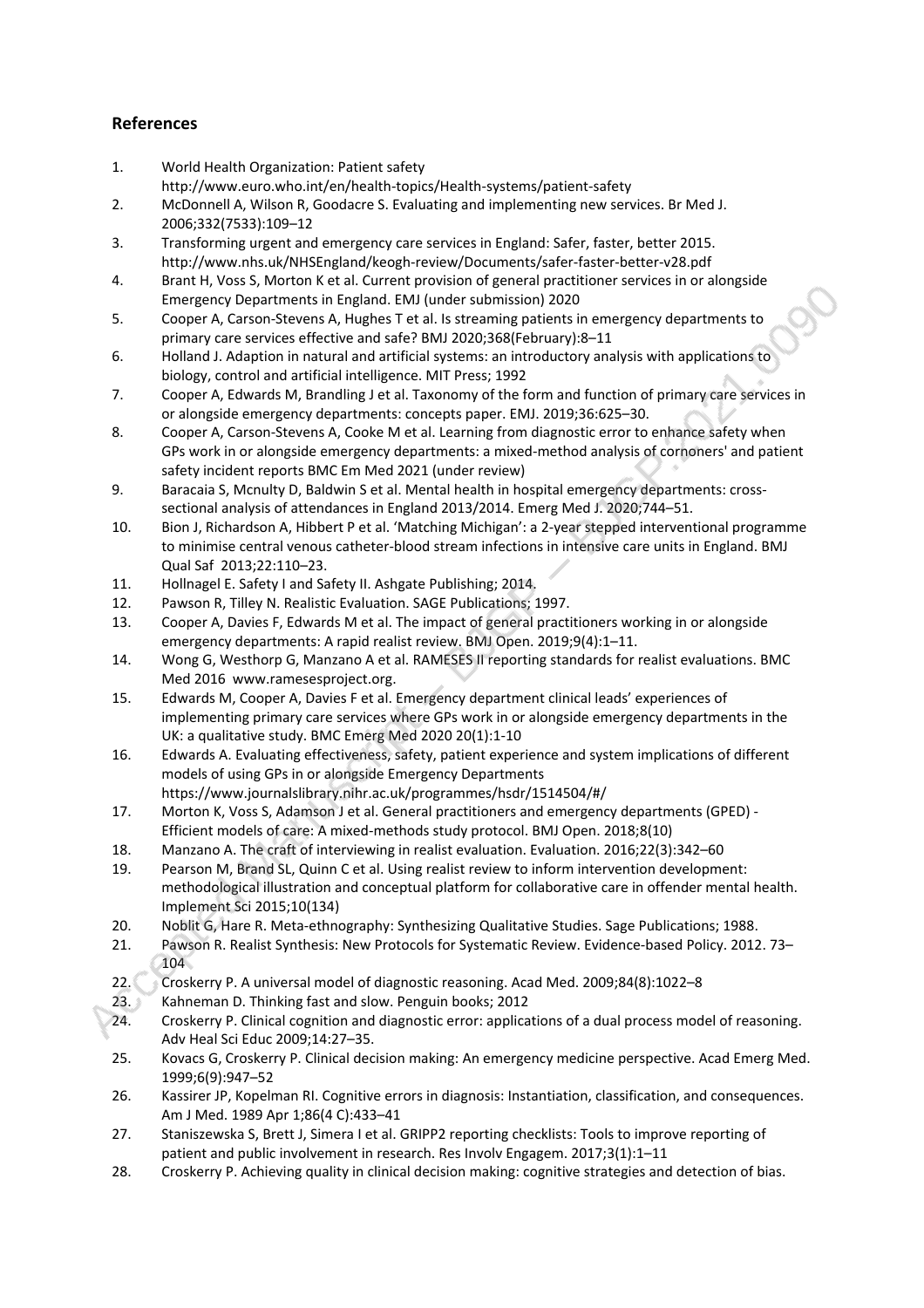Acad Emerg Med. 2002;9(11):1184–204

- 29. Neighbour R. Safety netting: now doctors need it too. BJGP 2018;68(670):214
- 30. Carson-Stevens A, Hibbert P, Williams H et al. Characterising the nature of primary care patient safety incident reports in the England and Wales National Reporting and Learning System: a mixed-methods agenda-setting study for general practice. Heal Serv Deliv Res 2016;4(27):1–76.
- 31. RCEM: Initial Assessment of Emergency Department Patients 2017 https://www.rcem.ac.uk/docs/SDDC Intial Assessment (Feb 2017).pdf
- 32. Iversen AKS, Kristensen M, Østervig RM et al. A simple clinical assessment is superior to systematic triage in prediction of mortality in the emergency department. Emerg Med J. 2019;36(2):66–71
- 33. Balla J, Heneghan C, Thompson M et al. Clinical decision making in a high-risk primary care environment: A qualitative study in the UK. BMJ Open. 2012;2(1):1–9
- 34. Kurtz S, Silverman J, Benson J et al. Marrying content and process in clinical method teaching: Enhancing the Calgary-Cambridge guides. Acad Med. 2003;78(8):802–9
- 35. Beckman HB, Frankel RM. The effect of physician behavior on the collection of data. Ann Intern Med. 1984;101(5):692–6
- 36. Consultant Guide: Guide. Support. Defend. 2017
- 37. Sutcliffe KM, Lewton E, Rosenthal MM. Communication Failures: An Insidious Contributor to Medical Mishaps. Acad Med. 2004;79(2):186–94
- 38. Leonard M, Graham S, Bonacum D. The human factor: The critical importance of effective teamwork and communication in providing safe care. Qual Saf Heal Care. 2004;13(SUPPL. 1):85–90.
- 39. Makary MA, Mukherjee A, Sexton JB et al. Operating Room Briefings and Wrong-Site Surgery. J Am Coll Surg. 2007;204(2):236–43
- 40. Edelson DP, Litzinger B, Arora Vet al. Improving in-hospital cardiac arrest process and outcomes with performance debriefing. Arch Intern Med. 2008;168(10):1063–9
- 41. Sarto F, Veronesi G. Clinical leadership and hospital performance: assessing the evidence base. BMC Health Serv Res. 2016;16(Suppl 2):169
- 42. Discombe M. NHSE launches pilots to shake-up A&E model. 2020
- 43. Greenhalgh T, Koh GCH, Car J. Covid-19: A remote assessment in primary care. BMJ. 2020;368:1–5
- 

44. Human factors and health care. NHS Health Education England 2019<br>  $\begin{pmatrix} 1 & 1 & 1 \\ 0 & 1 & 1 \end{pmatrix}$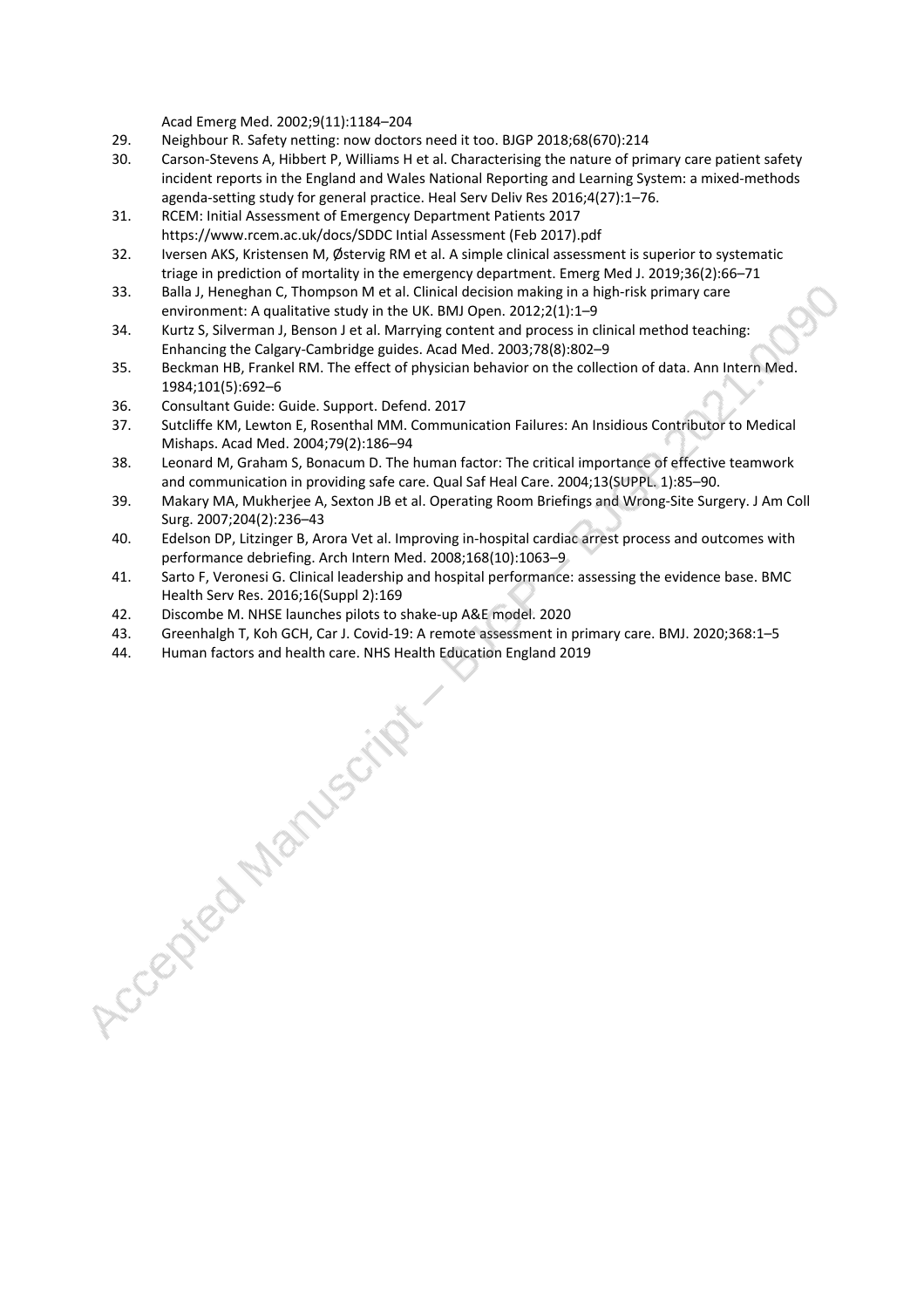Table 1: Realist definitions(12,13)

Accepted Marys

| Context (C)          | Pre-existing conditions which influence the success or failure of       |  |  |  |
|----------------------|-------------------------------------------------------------------------|--|--|--|
|                      | different interventions or programmes                                   |  |  |  |
| Mechanism (M)        | Characteristics of the intervention and people's reaction to it; how it |  |  |  |
|                      | influences their reasoning                                              |  |  |  |
| Outcome (O)          | Intended and unintended results of the intervention as a result of a    |  |  |  |
|                      | mechanism operating within a context                                    |  |  |  |
| Initial rough theory | An early theory, informed by available evidence, about how, why, for    |  |  |  |
|                      | whom, and in what circumstances the intervention is thought to work,    |  |  |  |
|                      | described as a context-mechanism-outcome (CMO) configuration            |  |  |  |
| Refined theory       | An initial theory that has been refined using primary or secondary      |  |  |  |
|                      | evidence                                                                |  |  |  |
| Programme theory     | An overall high-level theory summarising how the intervention works,    |  |  |  |
|                      | developed using the theories refined from the data                      |  |  |  |
| Formal theory        | Existing social theories used as a lens through which to examine the    |  |  |  |
|                      | data; otherwise known as middle range or substantive theory             |  |  |  |

Box 1: Variables used to purposively sample emergency departments

- GP service implemented in the emergency department since 2010
- Different service models: Inside integrated; Inside parallel; Outside on site; and sites with no GP service
- Spread of geographical locations in England and Wales
- Variety of contexts including hospitals in rural and urban locations/towns, small and large hospitals, higher vs lower attendances
- Variation in patient streaming methods who streams, streaming criteria and guidance
- Variation in the physical layout of the GP service in relation to the ED
- Variation in relationships with the GP out-of-hours service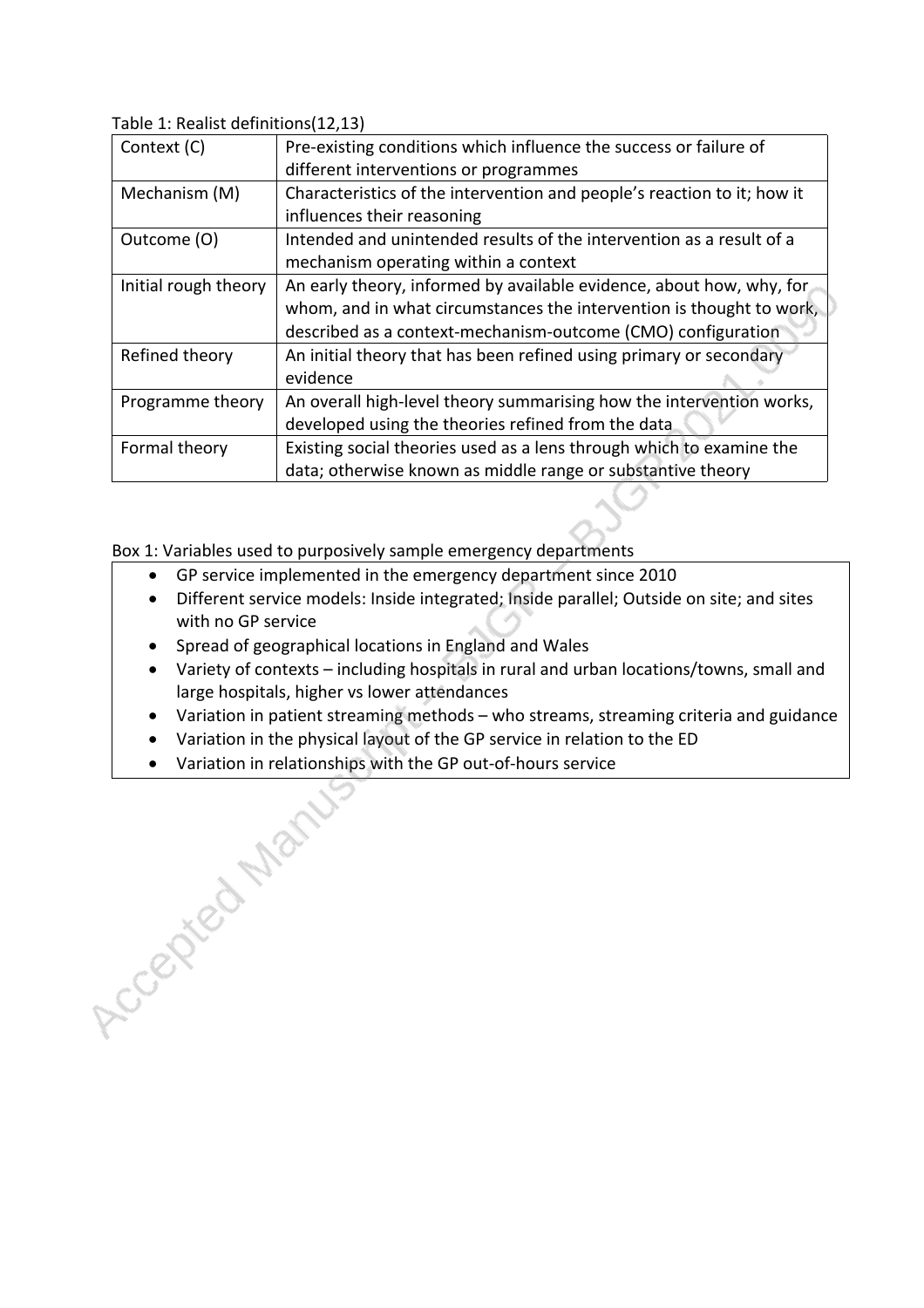| Process         | Initial theory from rapid realist review(13)    | Refined theory from case site qualitative data                             | Example of supporting verbatim quote                       |
|-----------------|-------------------------------------------------|----------------------------------------------------------------------------|------------------------------------------------------------|
|                 | and national patient safety incident            |                                                                            |                                                            |
|                 | reports(8)                                      |                                                                            |                                                            |
| 1.              | If patients present to the emergency            | If there is adequate staffing to meet standard triage targets and          | "In the end what it really boils down to is having an      |
| Streaming       | department (C)                                  | streaming is conducted by an experienced nurse, using early warning        | experienced member of staff, working within fairly         |
| decisions       | but the streaming nurse is unclear which        | scores, with guidance based on the local GP service provision and there    | broad parameters of what is appropriate and what is        |
|                 | patients are appropriate for the GP service     | is good communication between services about capacity and skillset (C)     | not There's always a temptation amongst the                |
|                 | (due to unclear guidance or inexperience)       | then the nurse understands which conditions are appropriate for the GP     | nursing staff to put a less experienced person on          |
|                 | (M)                                             | service (M),                                                               | streaming or triage simply to keep the most skilled        |
|                 | or the initial assessment is inadequate         | uses clinical judgement and early warning scores to identify sick patients | people seeing the sickest patients, but that's definitely  |
|                 | (limited history or lack of basic physiological | (M),                                                                       | the wrong thing to do, we have to have experience up       |
|                 | observations) (M)                               | is aware of the flow and capacity in different streams in the department   | front because it's an extremely important job getting      |
|                 | then higher risk patients may be streamed       | (M)                                                                        | them in the right place I think." Emergency                |
|                 | to the GP service (O)                           | and the department modifies the process based on experience and            | Consultant, Hospital 10 (outside-onsite model)             |
|                 |                                                 | learning (M)                                                               |                                                            |
|                 |                                                 | then patients with appropriate conditions will be streamed (O).            |                                                            |
| 2.              | GPs working in or alongside emergency           | If GPs work in emergency departments with clear governance processes;      | "I think that the group of patients I see in A&E is very   |
| GPs' clinical   | departments, seeing streamed patients (C)       | and they are aware of their intended role and expectation depending on     | different to the patients that I see in general practice,  |
| decision-making | may be influenced by the prior decision-        | their experience, skillset and patient demand (C)                          | so my level of concern, I'm quicker to be concerned        |
| *further        | making of the streaming nurse and at risk       | and they use communication skills to gather patient information for        | with an A&E patient than I would be with a general         |
| nuanced CMOs    | of framing or anchoring cognitive biases        | hypothesis generation (M),                                                 | practice patient. The ability of the patients to self-     |
| in Table 3      | (M)                                             | actively consider prevalence of more serious diseases that may present     | select to come to A&E never ceases to amaze me             |
|                 | or may incorporate their usual community        | to the emergency department setting (M),                                   | Does it mean I investigate more? No, I don't think it      |
|                 | pre-test probability of serious illness into    | use clinical skills to rule out serious diagnoses (M),                     | does, it just means I listen very carefully to the history |
|                 | their diagnostic reasoning and be at risk of    | refer to guidance when acute investigation/referral may be necessary to    | and examine very carefully. That's my own                  |
|                 | availability or representativeness cognitive    | exclude serious disease (M),                                               | perception." GP, Hospital 3 (inside-integrated model)      |
|                 | biases (M)                                      | use safety netting to help manage diagnostic uncertainty (M),              |                                                            |
|                 | or may have inadequate knowledge or             | then safe patient care will be facilitated (O).                            |                                                            |
|                 | skillset for the patients' condition (M),       |                                                                            |                                                            |
|                 | and may be at risk of mis-managing the          |                                                                            |                                                            |
|                 | patient (O).                                    |                                                                            |                                                            |

Proze

## Table 2: Initial and refined theories described as context – mechanism – outcome (CMO) configurations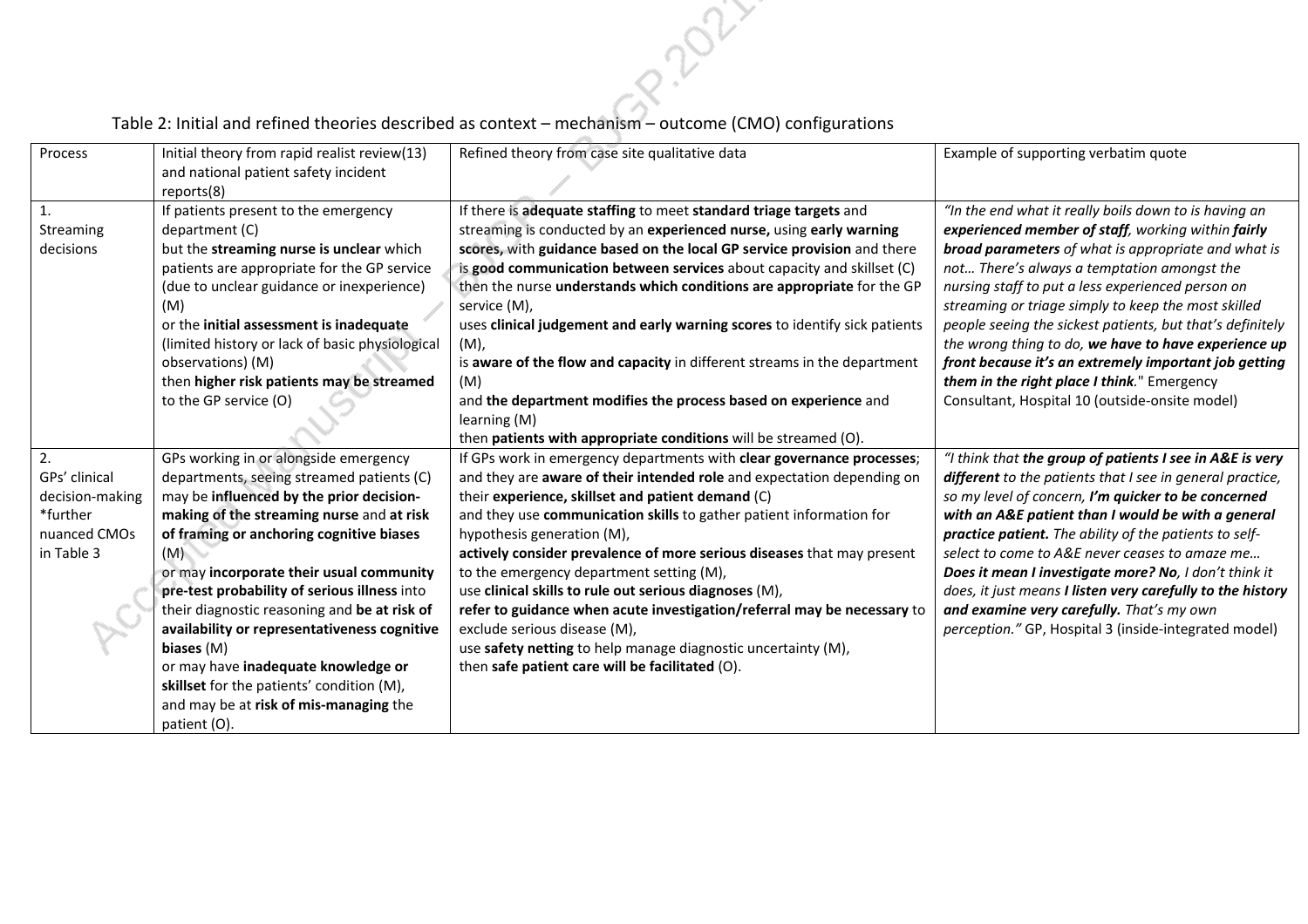|               | If there is <b>poor communication</b> between | Service models with strong clinical leadership, employing experienced, | "One of the <b>biggest things we didn't expect</b> is the |
|---------------|-----------------------------------------------|------------------------------------------------------------------------|-----------------------------------------------------------|
| Communication | the GP service and the emergency              | regular GPs with opportunity for face-to-face communication between    | effect of education, that there's a GP sitting in the     |
| between       | department service (C)                        | services and <b>compatible computer systems</b> (C)                    | department, seeing a frail elderly patient, the F2 is     |
| services      | because of a lack of awareness about          | with a culture that encourages inter-professional communication and    | sitting next to them seeing a similar patient, and the    |
|               | capacity $(M)$                                | learning $(M)$                                                         | F2 is going "why are you sending your patient home        |
|               | and inadequate referral pathways (M)          | and clinical leadership that promotes mutual respect $(M)$             | and I'm admitting mine?", the amount of cross-            |
|               | then patient assessment and treatment may     | encourages communication between services and teamwork to facilitate   | fertilisation knowledge and support was something         |
|               | be delayed (O).                               | safe patient care (O).                                                 | that we didn't expect that we've really benefited         |
|               |                                               |                                                                        | from." Clinical Director, Hospital 14 (inside-integrated  |
|               |                                               |                                                                        | model)                                                    |